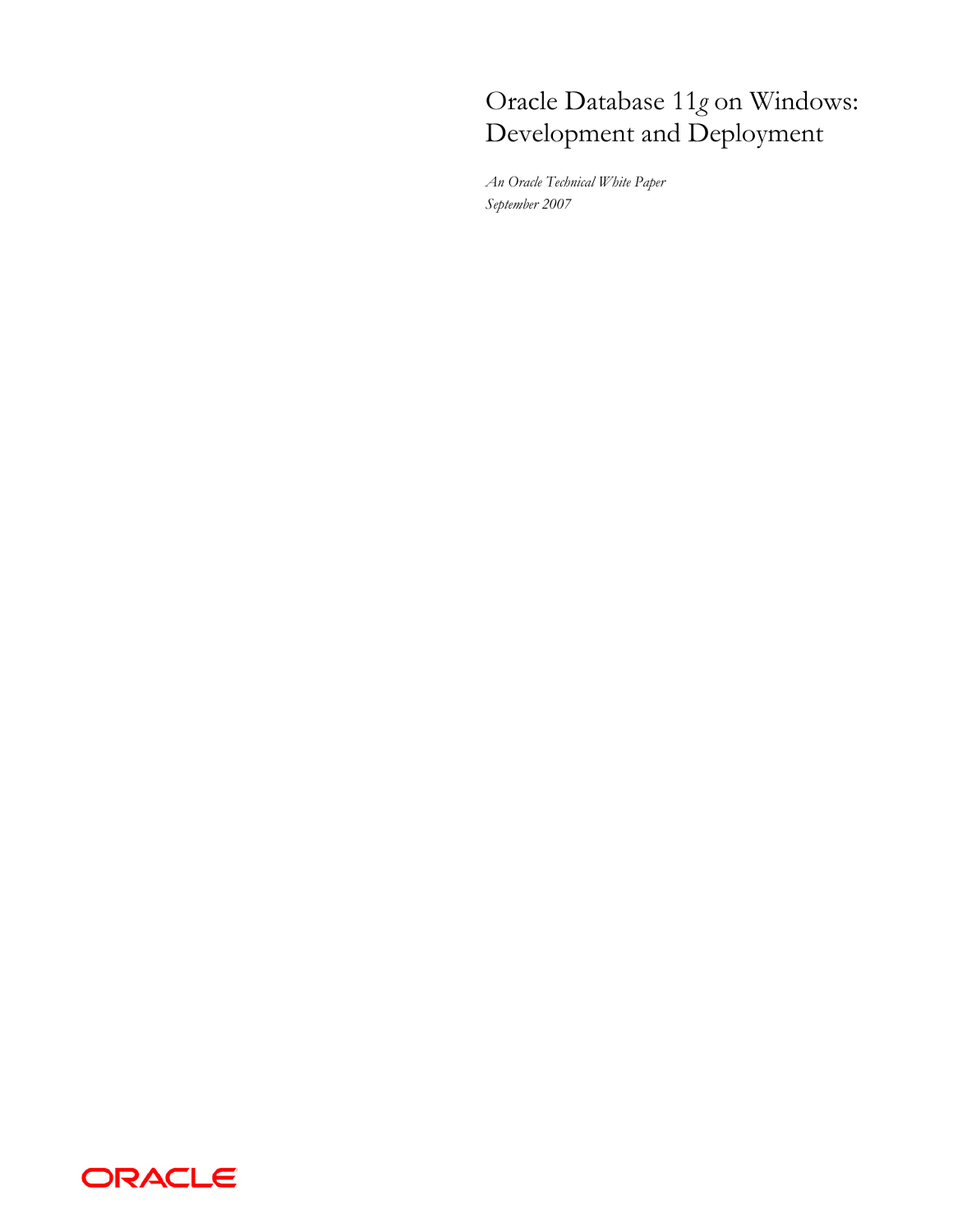# Oracle Database 11*g* on Windows: Development and Deployment

| Active Directory Features - New for Oracle Database 11g 22    |  |
|---------------------------------------------------------------|--|
|                                                               |  |
|                                                               |  |
|                                                               |  |
| Windows Security Features - New for Oracle Database 11g  24   |  |
| Backup and Recovery with Volume Shadow Copy Service - New for |  |
|                                                               |  |
|                                                               |  |
| Logical/Physical Standby and Multi-cluster Manageability 26   |  |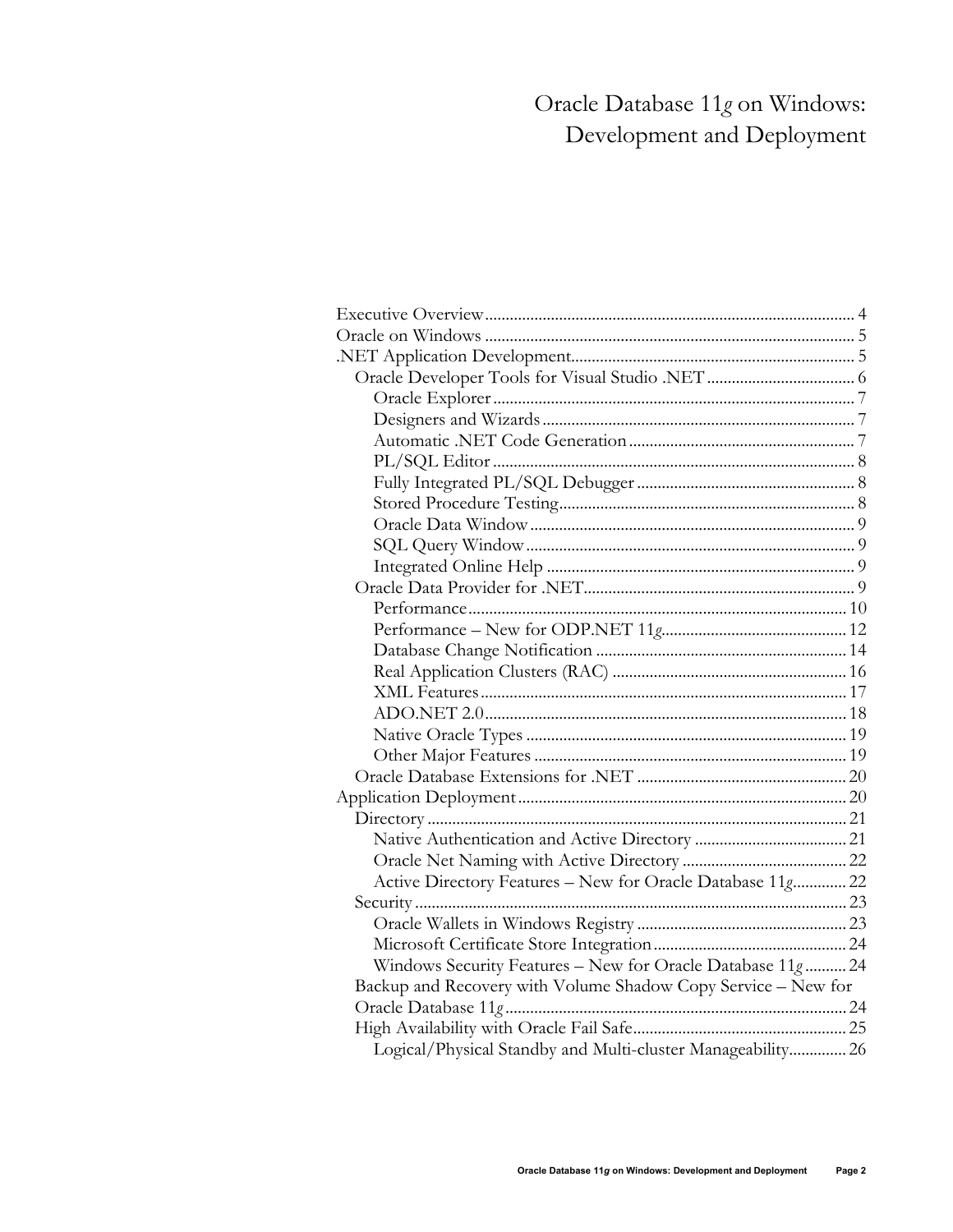| $\sim$ $\sim$ |
|---------------|
|---------------|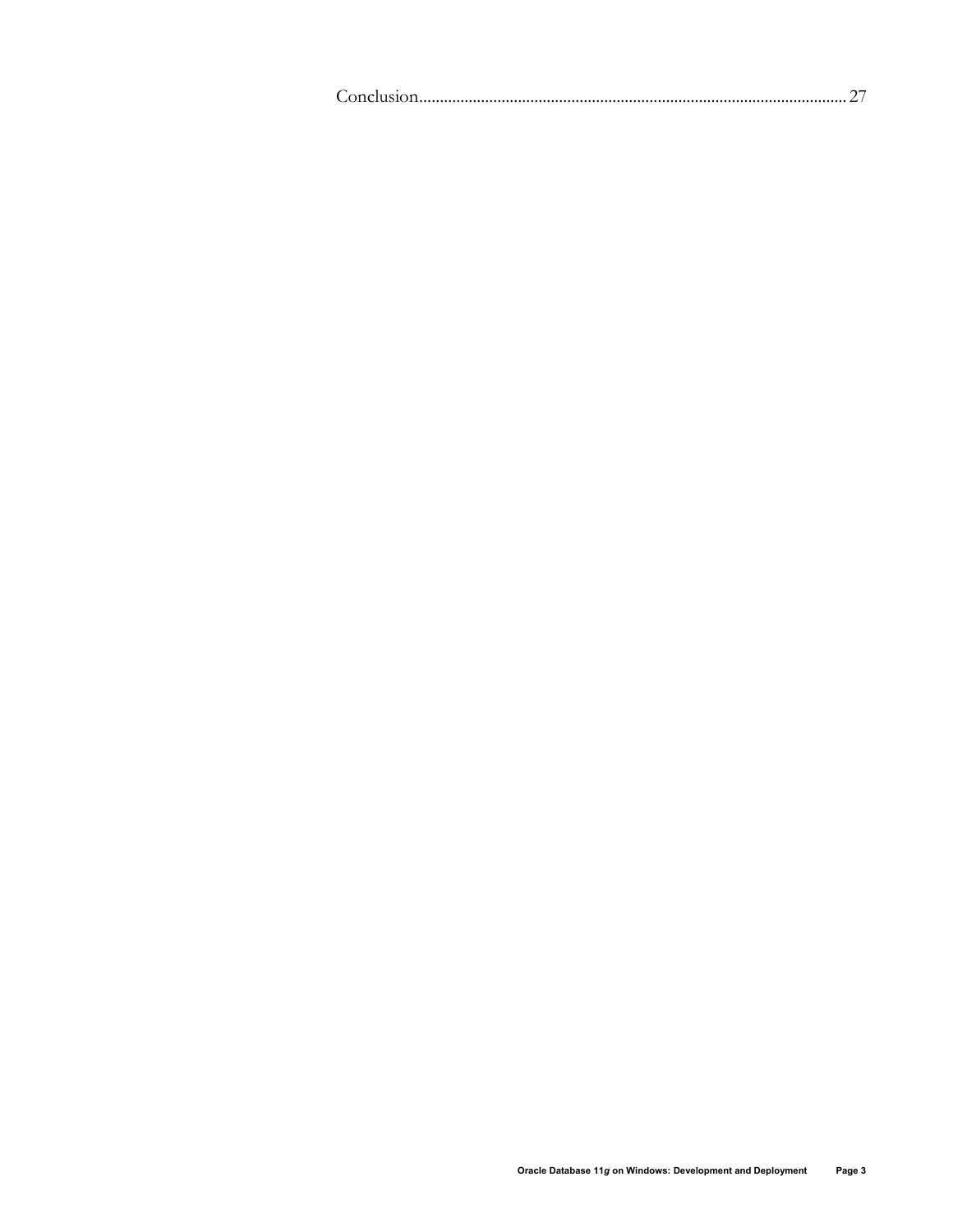# Oracle Database 11*g* on Windows: Development and Deployment

# **EXECUTIVE OVERVIEW**

Oracle Database 11*g* provides a comprehensive database solution to the Windows platform to make developing and deploying Oracle on Windows and .NET easier, faster, and more cost-effective.

The Oracle Developer Tools for Visual Studio .NET is a powerful "add-in" for Microsoft Visual Studio 2005 and Visual Studio .NET 2003 that makes it easier and faster for .NET developers to write Oracle applications. It is tightly integrated with Visual Studio and includes powerful features such as designers, automatic .NET code generation and a fully integrated PL/SQL editor and debugger.

.NET developers can access the Oracle database via Oracle Data Provider for .NET (ODP.NET). ODP.NET is a native .NET data provider that offers the best performance and most Oracle database functionality available from a .NET environment. In the most recent releases, ODP.NET supports 64-bit .NET Framework (Windows x64 and Itanium), faster performance for queries and LOB retrieval, and local transactions for System.Transactions.

As part of Oracle Database 11*g*, the Oracle Database Extensions for .NET is a database option for deploying stored procedures and functions written in a .NETmanaged language into Oracle Database on Windows. A .NET-stored procedure can be called from within .NET code; from a SQL statement or trigger; from another .NET, PL/SQL or Java stored procedure; or from anywhere else a stored procedure or function call is allowed.

Oracle Database 11*g* on Windows includes new features for Active Directory and Volume Shadow Copy Service. Oracle integrates with Windows native security and Active Directory, allowing Oracle to operate in heterogeneous operating system and directory environments. Oracle database and configuration tools can use a Windows user's login credentials to connect to Active Directory without having to re-enter the login credentials. In addition, setting up Kerberos authentication for Oracle users in Active Directory is now more flexible and easier to set up.

The new Oracle Volume Shadow Copy Service (VSS) writer allows Oracle databases to participate in VSS-initiated backup and recovery on Windows Server 2003 and higher. Administrators can reliably back up and recover Oracle data in conjunction with popular VSS requestor and provider vendors.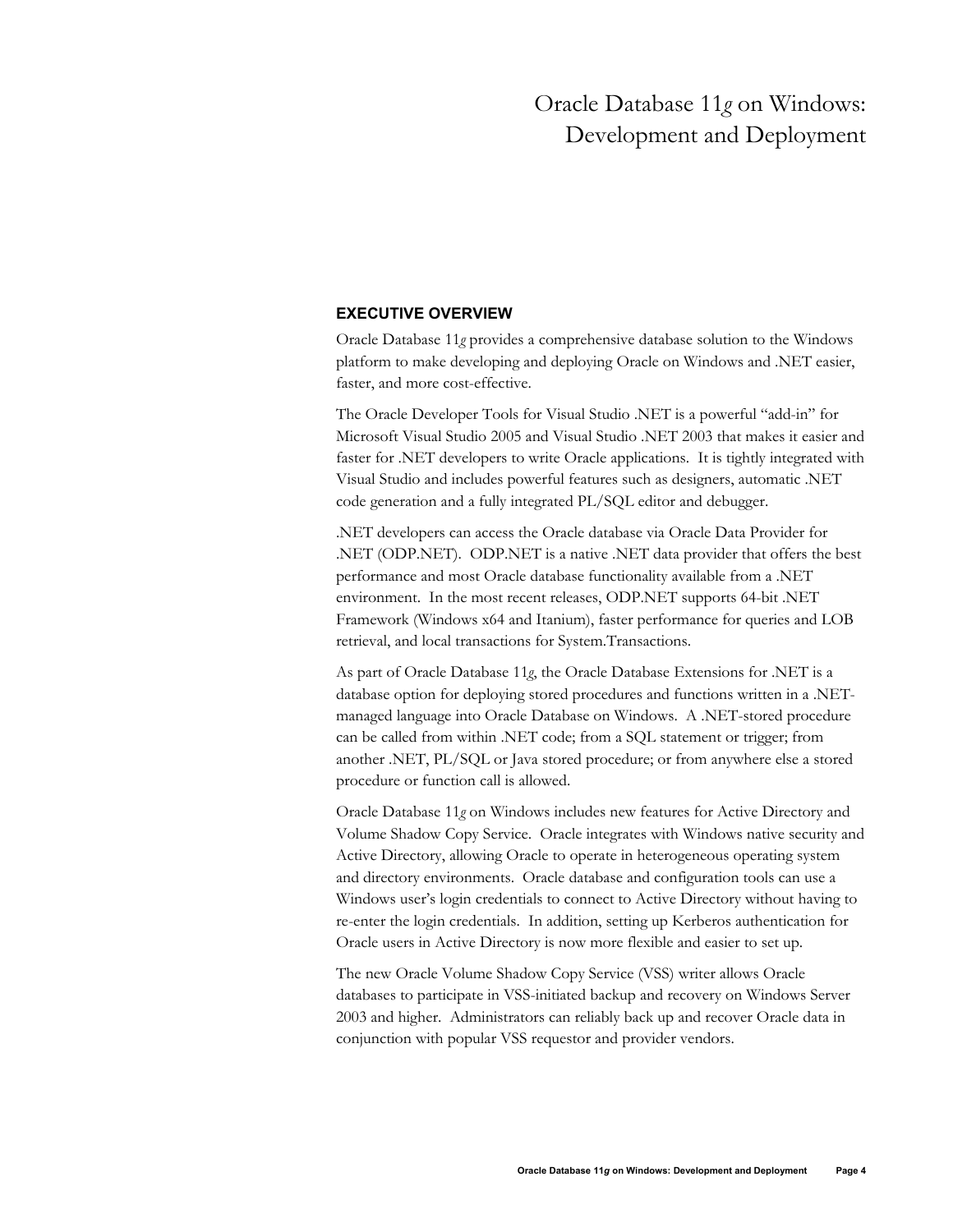Oracle Fail Safe provides high availability solutions for Oracle software on one or more Windows clusters with an easy to use manageability console.

# **ORACLE ON WINDOWS**

By being the first with a relational database on Windows NT in 1993, Oracle had made a commitment to offer the best information management solutions available on the platform. Since that time, Oracle technology has adapted to the latest changes in Windows computing starting from the early client/server solutions to the Internet applications, and now to grid technology. Today, Oracle remains a leader on the Windows platform through its world-class database and its close integration with the operating system's and .NET Framework's underlying technologies. Oracle has over twenty-five years of data management expertise and is the leading vendor with the technology, experience, and services needed to deploy business-critical applications on Windows—whether on a corporate intranet or the Internet.

Oracle Database 11*g* for Windows provides all the features needed for data management, whether it is used for a departmental or enterprise-wide deployment. It allows users to take advantage of the cost-effectiveness and ease of use of Windows, while providing the scalability, reliability, and performance traditionally available from Oracle. This new Oracle database contains additional enhancements for application integration on the Windows platform.

Two of these focus areas are application development and deployment on Windows. Oracle Database 11*g* has made significant strides to improving performance and the ease of use and manageability for both Windows developers and administrators.

One of the great benefits of using Oracle products is its support of multiple programming standards. By supporting Java, .NET, PHP, and C/C++ applications, Oracle ensures all developers can use Oracle's advanced database features, providing true flexibility for development organizations. Each of Oracle's data access drivers is designed to maximize performance and to have access to the latest database features. This white paper focuses specifically on .NET development with the Oracle database and Oracle database server integration with Windows.

### **.NET APPLICATION DEVELOPMENT**

Oracle .NET developers must typically perform various database tasks, such as modifying database table or view designs, updating data, and editing and debugging PL/SQL stored procedures. The Oracle Developer Tools for Visual Studio .NET (ODT) makes these tasks easy. ODT is a tightly integrated "add-in" for Microsoft Visual Studio 2005 and Visual Studio .NET 2003 that includes powerful features, such as designers and wizards, automatic .NET code generation, and a fully integrated PL/SQL editor and debugger.

**Oracle provides a number of products for .NET programming. Oracle Developer Tools for Visual Studio .NET is a plug-in for use at design time. Oracle Data Provider for .NET enables data access to all of Oracle's key database features. Oracle Database Extensions provides support for .NET stored procedures.**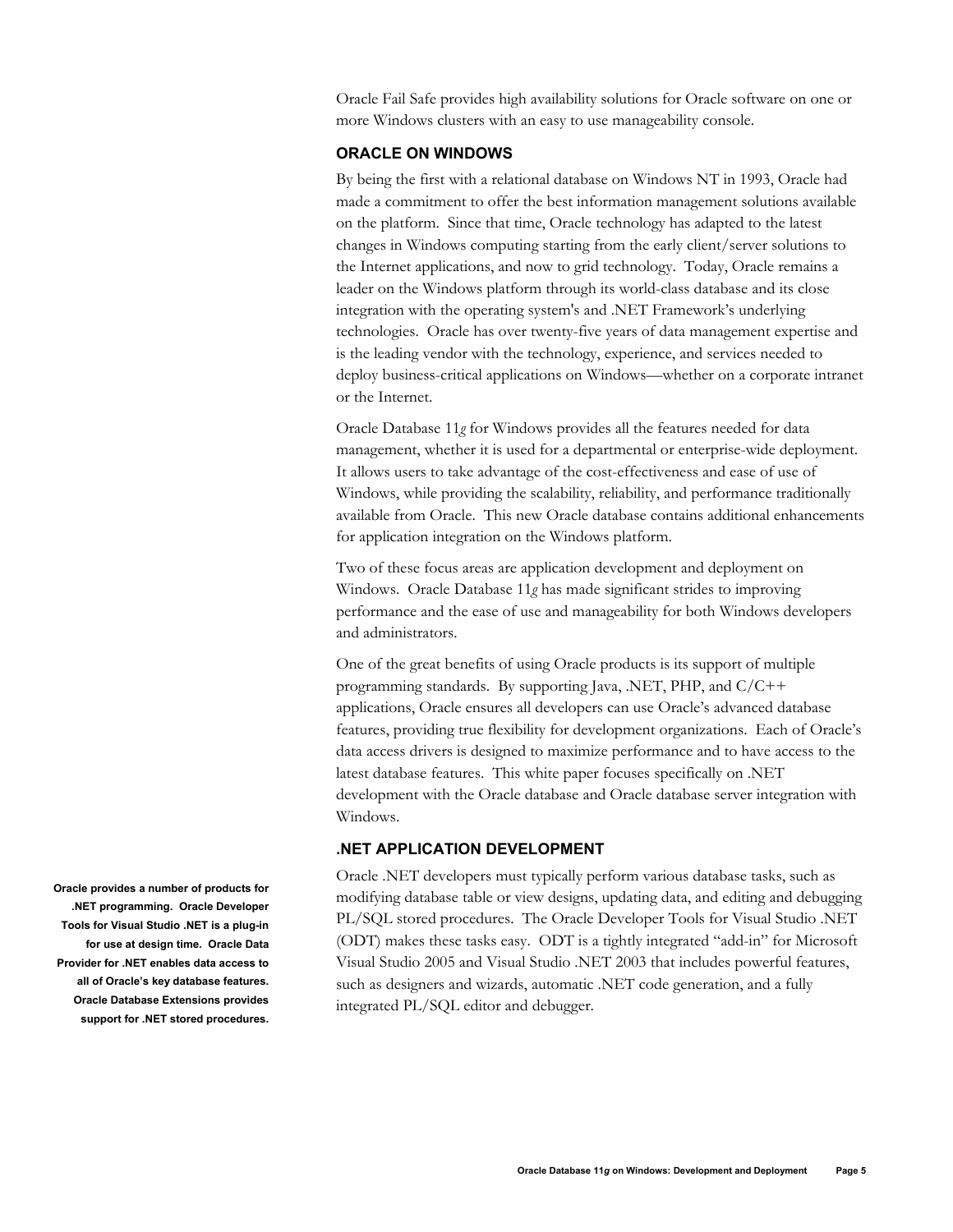Oracle offers ADO.NET data access support via ODP.NET. ODP.NET is a native .NET data access provider for Oracle databases. It can be used from any .NET language, including C# .NET, Visual Basic .NET, and ASP.NET, and from .NET application servers or .NET stored procedures. ODP.NET offers the best performance and access to more Oracle database features than any other data provider. ODP.NET was designed specifically to allow .NET developers to maximize Oracle database's capabilities.

ODP.NET 11*g* introduces performance features that use both new functionality available in Oracle Database 11*g* as well as enhance existing functionality in the Oracle database. As such, developers will benefit using the latest ODP.NET version whether they are deploying new database applications or enhancing legacy applications.

Oracle Database Extensions for .NET is a database option that lets you deploy stored procedures and functions written in a .NET-managed language, such as C# or VB.NET, into the database server on Windows. A .NET stored procedure can be called from within .NET code; from a SQL statement or trigger; from another .NET, PL/SQL or Java stored procedure; or from anywhere else a stored procedure or function call is allowed.

# **Oracle Developer Tools for Visual Studio .NET**

The Oracle Developer Tools for Visual Studio .NET is a powerful "add-in" for Visual Studio .NET that makes it easier and faster for .NET developers to write Oracle applications. Available now as a free download on the Oracle Technology Network, it is tightly integrated with Visual Studio 2005 and Visual Studio .NET 2003 and includes powerful features such as designers, automatic .NET code generation and a PL/SQL editor/debugger.

All of these features are designed with the goal of making developing for Oracle on Windows as intuitive and as easy as possible. Developers coming from a SQL Server background will find it to be familiar and intuitive, minimizing any learning curve. And for those who are new to Oracle development, this is an easy way to learn.

Major features include:

- Oracle Explorer Browse and alter the Oracle schema via a tree control
- Designers and Wizards– e.g. Table Designer makes database tasks easy
- Automatic Code Generation Drag and drop to create working code.
- PL/SQL Editor and debugger Edit and debug PL/SQL stored procedures, functions, packages and triggers
- Stored Procedure Testing Run stored procedures and functions
- Oracle Data Window View and edit your Oracle data
- SQL Query Window Execute any ad-hoc SQL statement or script

**The Oracle Developer Tools for Visual Studio .NET makes it easier and faster for .NET developers to write Oracle applications.** 

**.**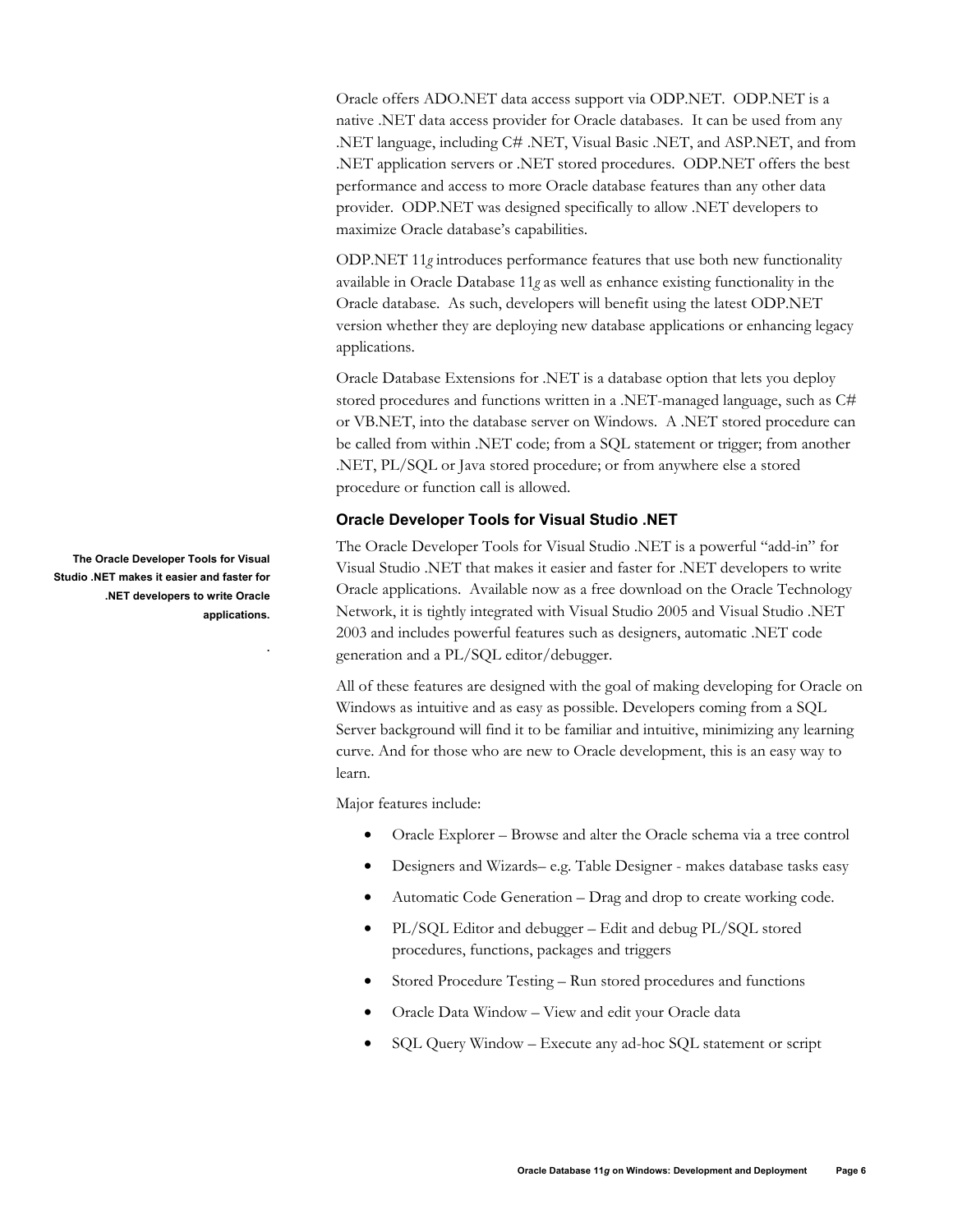- Integrated Help System SQL, PL/SQL and Error Reference Manuals
- .NET Deployment Wizard Deploy .NET stored Procedures easily

#### **Oracle Explorer**

The Oracle Explorer is a tree control that allows you to view the structure of the Oracle schema. All of the various Oracle schema types such as tables or stored procedures are included here. Metadata such as column datatypes or stored procedure parameter types are displayed in the Visual Studio .NET "properties pane" when a schema object is selected. A context menu for each schema object offers additional features: SQL Scripts can be generated for schema objects, filters are provided to limit what is shown, and designers and wizards can be spawned to alter the schema. For example, while viewing the structure of a table, the context menu can be used to spawn the "Oracle TableDesigner" to modify the design of the table.

#### **Designers and Wizards**

The Oracle Developer Tools offer a variety of designers and wizards to provide step by step assistance to create or alter database objects such as tables, views, stored procedures, stored functions, PL/SQL packages, sequences, indexes, constraints, triggers, synonyms, and more. For example, the table designer makes looking up datatypes or memorizing SQL syntax a thing of the past. In the case of the table designer, the user simply provides the table name and the names of the columns and chooses the appropriate datatype from a drop down box. Pressing the "save" button would then cause the table to be created or altered. A newly created schema object will then immediately appear in the Oracle explorer.

Any SQL that is generated by a designer to create or modify a schema object is displayed in both a "Preview" window (before a change is committed) as well as in the Oracle Database Output window (after the change is committed).

#### **Automatic .NET Code Generation**

Dragging and dropping a schema object from the Oracle Explorer onto an application's form results in .NET code being automatically generated for SELECT, UPDATE, INSERT, and DELETE operations on that schema object. The code utilizes the OracleDataAdapter class which is provided by the Oracle Data Provider for .NET, Oracle's robust .NET data provider. The DataAdapter can then be used to connect UI elements (such as a DataGrid) on the application's form to the Oracle database, with a minimum of additional coding required. This use of a DataAdapter is standard and will be very familiar to anyone with programming experience with other databases.

The user is also given the option to generate code for a typed or untyped dataset based on an Oracle table or view. These datasets can then be bound as a data source to UI elements or can be used in other standard ways throughout Visual Studio .NET, such as with the Visual Studio XML Schema designer.

**Dragging and dropping a schema object from the Oracle Explorer onto an application's form results in .NET code being automatically generated for SELECT, UPDATE, INSERT, and DELETE operations on that schema object.**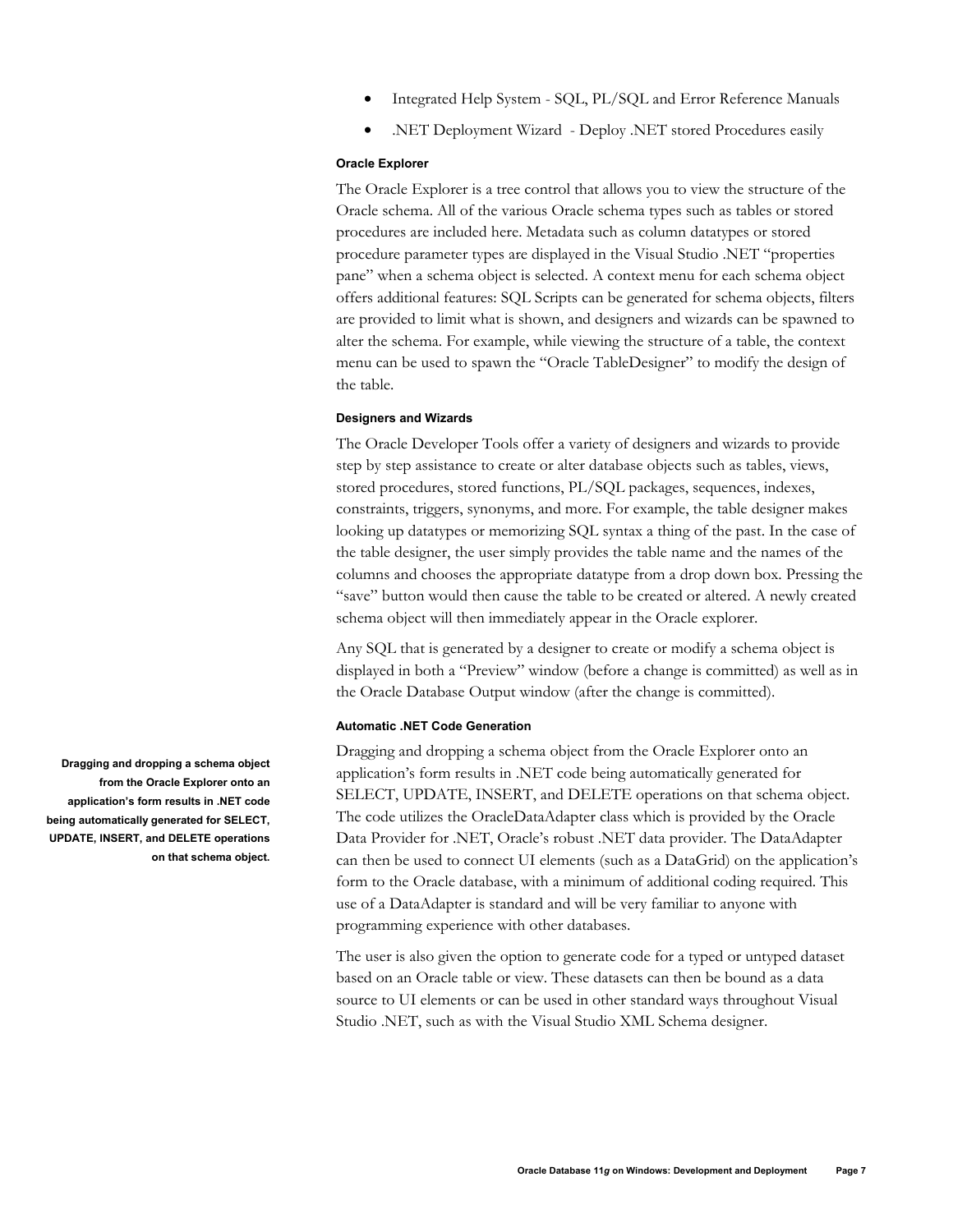#### **PL/SQL Editor**

The PL/SQL editor provides a tightly integrated development environment for Oracle developers while freeing them from having to leave Visual Studio .NET when stored procedure development is required. Standard Visual Studio features include syntax coloring to improve readability and collapsible regions to hide stored procedures or functions that are part of a very large and complex package - this makes it easier for attention to be focused on theprocedure or function that is being worked on. Additionally, as SQL or PL/SQL statements are entered, a drop down list of tables or columns will pop up to provide autocompletion of the statement.

When the PL/SQL is compiled and errors are found, they are listed in the Visual Studio .NET task list. Clicking on them will take the developer to the line of code that failed. Pressing the context sensitive help key will open the error messages manual to the error code in question.

#### **Fully Integrated PL/SQL Debugger**

A feature introduced in ODT 10.2.0.2 is a PL/SQL debugger that is fully integrated with Visual Studio. You can now debug the PL/SQL code inside of stored procedures, functions, or triggers in exactly the same way that you debug VB.NET or C# code. You can step through the PL/SQL code, view and modify variable values, look at the call stack, set break points, and more.

You can also step from your VB.NET or C# application code directly into PL/SQL code and back out again. For example, if your C# code is calling a PL/SQL procedure or function using the Oracle Data Provider for .NET, you can debug the C# code, and then step into the PL/SQL code to continue debugging. You can examine all of the parameter values passed into the stored procedure or function, including complex data types and arrays from within the PL/SQL debugger. When the PL/SQL code execution has completed, you are then returned to the C# code to continue debugging.

You can also set breakpoints and debug PL/SQL stored procedures, functions, or triggers called by any application located on any platform without requiring any modification or rebuilding of that application. For example, a PHP application running on Linux calls PL/SQL stored procedure FOO and passes in an array of values. After you set an environment variable in the environment of the PHP application, you can set a breakpoint in FOO within Visual Studio and begin debugging when FOO executes.

#### **Stored Procedure Testing**

Stored procedures and function may be tested quickly via the "Run" context menu on the Oracle Explorer. Input parameters are requested, and then the procedure is executed. Output parameters are provided in an easily readable format. Complex output types, such as REF CURSOR yield a link that when clicked will open up a grid containing the complex data.

**Now with ODT's integrated PL/SQL debugger, you can step through the PL/SQL code, view and modify variable values, look at the call stack, set break points, and more. You can step from your VB.NET or C# application code directly into PL/SQL code and back out again.**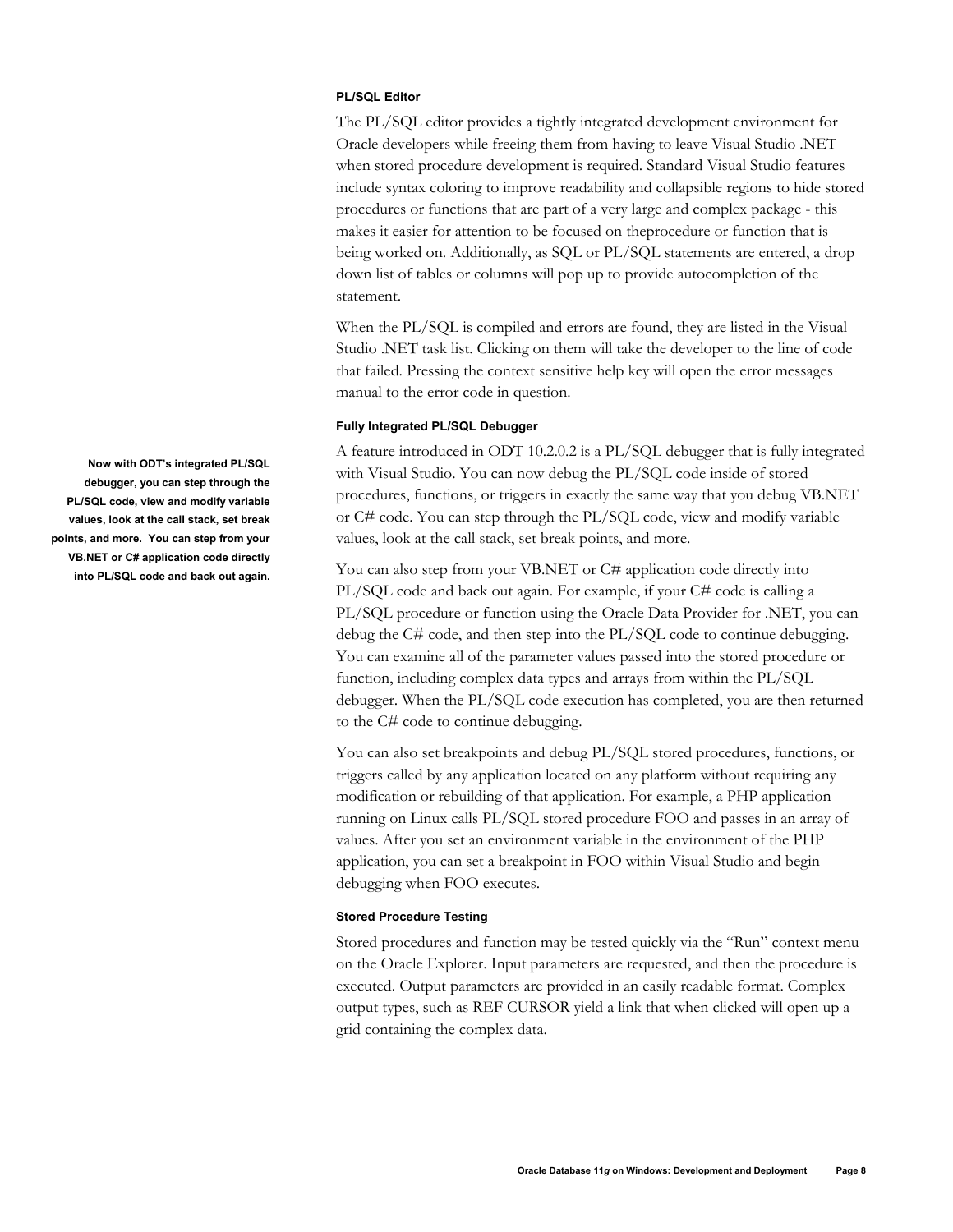#### **Oracle Data Window**

The Oracle Data Window displays table or view data in an easy to read grid and allows the developer to insert, update or delete data without having to leave Visual Studio .NET development environment. For large tables, the user can provide a row number to jump ahead to a particular row.

### **SQL Query Window**

Ad hoc SQL statements, such as those containing SELECT, CREATE, ALTER, etc may be executed from the SQL Query Window. If the output of the SQL statement is a table or view, the user is given a choice of text or grid output. Multiple statements may be highlighted and run as a group. The script operator " $@$ " can be used to run SQL scripts.

Schema objects may also be dragged and dropped from the Oracle Explorer onto the SQL Query Window surface to automatically generate the appropriate SQL.

#### **Integrated Online Help**

The Oracle Developer Tools for Visual Studio .NET includes key Oracle documentation that has been converted into Visual Studio help format. The SQL Language Reference Guide, the PL/SQL User and Reference Guide, and the Error Messages and Codes manuals have each been included.

The chapters in these manuals may be read sequentially via the Visual Studio .NET help pane. In addition, this documentation has been integrated with the Visual Studio context sensitive help. For example, while writing a stored procedure, the developer can highlight a SQL or PL/SQL keyword, such as "SELECT", press the context help key, and be taken automatically to the appropriate page in the SQL Language Reference Guide. In addition to these manuals, the Oracle Developer Tools documentation contains helpful getting started and "walkthrough" chapters as well as a reference guide.

### **Oracle Data Provider for .NET**

ODP.NET is a native .NET data access driver for the Oracle database. Because it was developed for Oracle-specific data sources in mind, ODP.NET is optimized for fast performance and to access the latest database functionality. As such, ODP.NET makes using Oracle databases more flexible, faster, and more stable than many other data access solutions for Oracle. Beginning with version 10.2.0.2, ODP.NET has been compliant with both ADO.NET 1.x and 2.0. ODP.NET supports all versions of the .NET Framework currently available, including .NET Framework 3.0.

Other .NET data providers for Oracle are designed for maximum portability in accessing different data sources. What is lost when using these providers is the ability to take advantage of the database's inherent performance and data management features. For example, one of ODP.NET's unique features is support for native Oracle data types, such as REF Cursors and LOBs. These data types provide greater flexibility for data retrieval than their .NET data type counterparts.

**The Oracle Data Provider for .NET provides fast data access performance to Oracle databases. It supports the latest database functionality, including database change notification, XML DB, native Oracle data types, and Real Application Clusters.**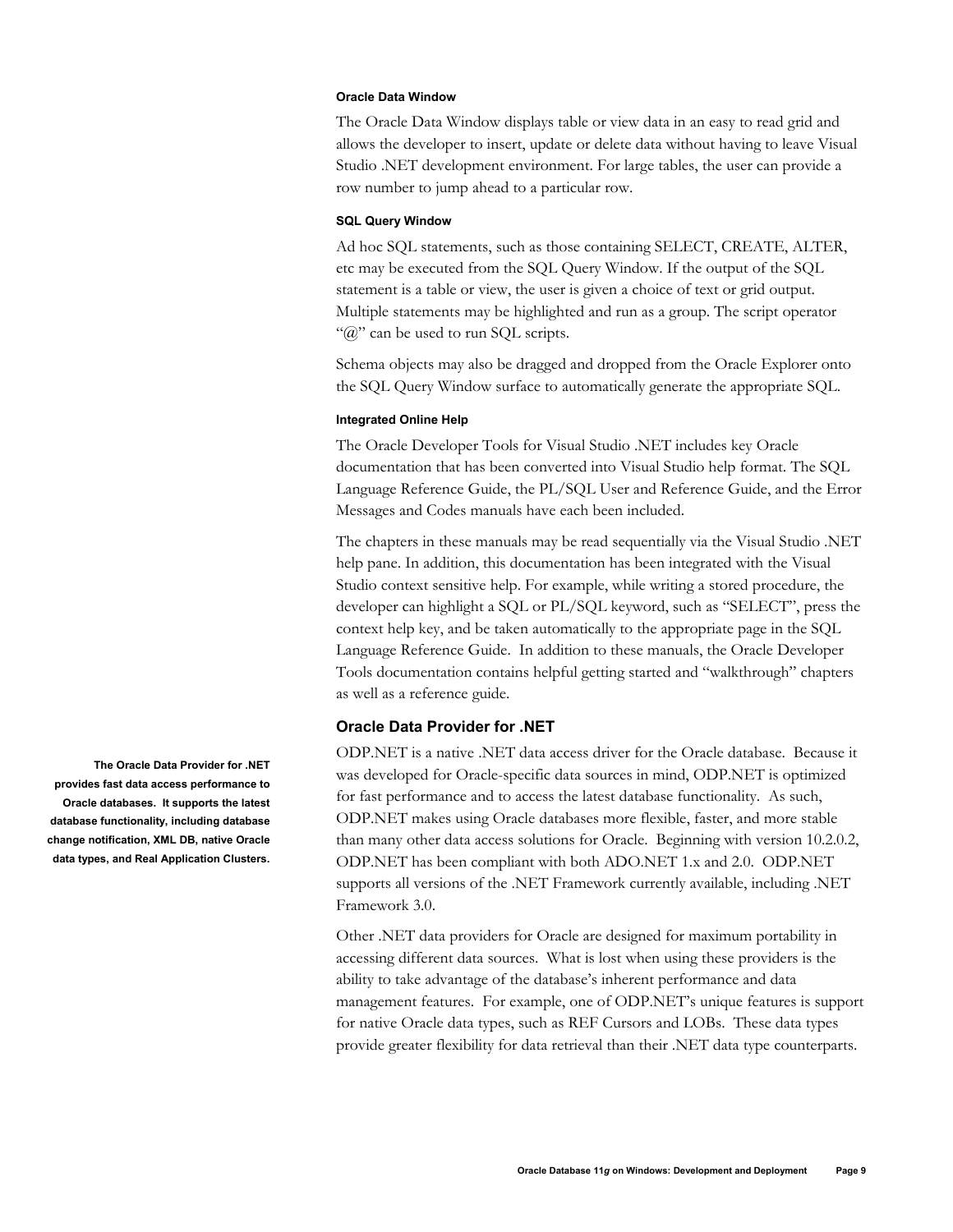Developers can choose the data types that best fit their data usage and performance requirements. For example, REF Cursors will defer result set retrieval until the data is actually read, a key performance optimization often used. With Oracle LOB data types, an application can choose to retrieve all LOB data in a result set in one database round trip or defer LOB retrieval until some later time when the LOB data is actually consumed by the client. Then when the LOB is read, the developer can decide how much of that data is retrieved. Perhaps the application may only need the last 100KB of a very large CLOB, rather than the entire CLOB. This is an example of how ODP.NET provides greater control to performance tune and take advantage of native database features.

With the advent of ADO.NET 2.0, even code portability is no longer an issue. Developers can create a single set of code that can access multiple vendors' databases much more easily now with the ADO.NET data provider factory classes.

ODP.NET 11*g* provides a plethora of features for the Oracle database, including data access performance tuning; database change notification; connection pooling for RAC and Data Guard; XML support; native Oracle data type support; ADO.NET 2.0 support; and many other features.

#### **Performance**

One of ODP.NET's key differentiators over other providers is its out-of-the-box performance and numerous tuning options. Under the covers, a lot of optimizations have been done to ensure fast .NET access to Oracle data sources. Additionally, ODP.NET has many tunable parameters for specific data retrieval and data update scenarios. Many of these optimizations were developed for retrieving and manipulating Oracle native types, such as LOBs and REF Cursors.

#### *Connection Pooling and Statement Caching*

One of the most widely used performance optimizations is connection pooling, which is critical for applications with large numbers of users that connect and disconnect from the database. ODP.NET creates a pool of connections with tunable settings that include connection lifetime and timeout, minimum and maximum pool sizes, and the numbers of connections to increment or decrement from the pool at a time. These parameters give developers greater control over how their application handles large user populations and the changes in those populations over time. This ultimately leads to better application response time and quality of service for end users.

If a particular query or PL/SQL statement is executed multiple times, ODP.NET can use statement caching to speed statement execution. By caching the server cursor created during the initial statement execution, statement caching eliminates the need to re-parse each statement before subsequent executions. Each subsequent statement execution reuses the saved parsed information, and then executes the statement. The result set data itself is not cached, only the parsed statement information. ODP.NET will still retrieve the latest data from the

**ODP.NET includes numerous performance tuning features to optimize data retrieval and data changes. Some of these tuning options include using connection pooling; statement caching; using LOB data types; and employing PL/SQL associative arrays. 64-bit ODP.NET is supported on Windows x64 and Windows Itanium.**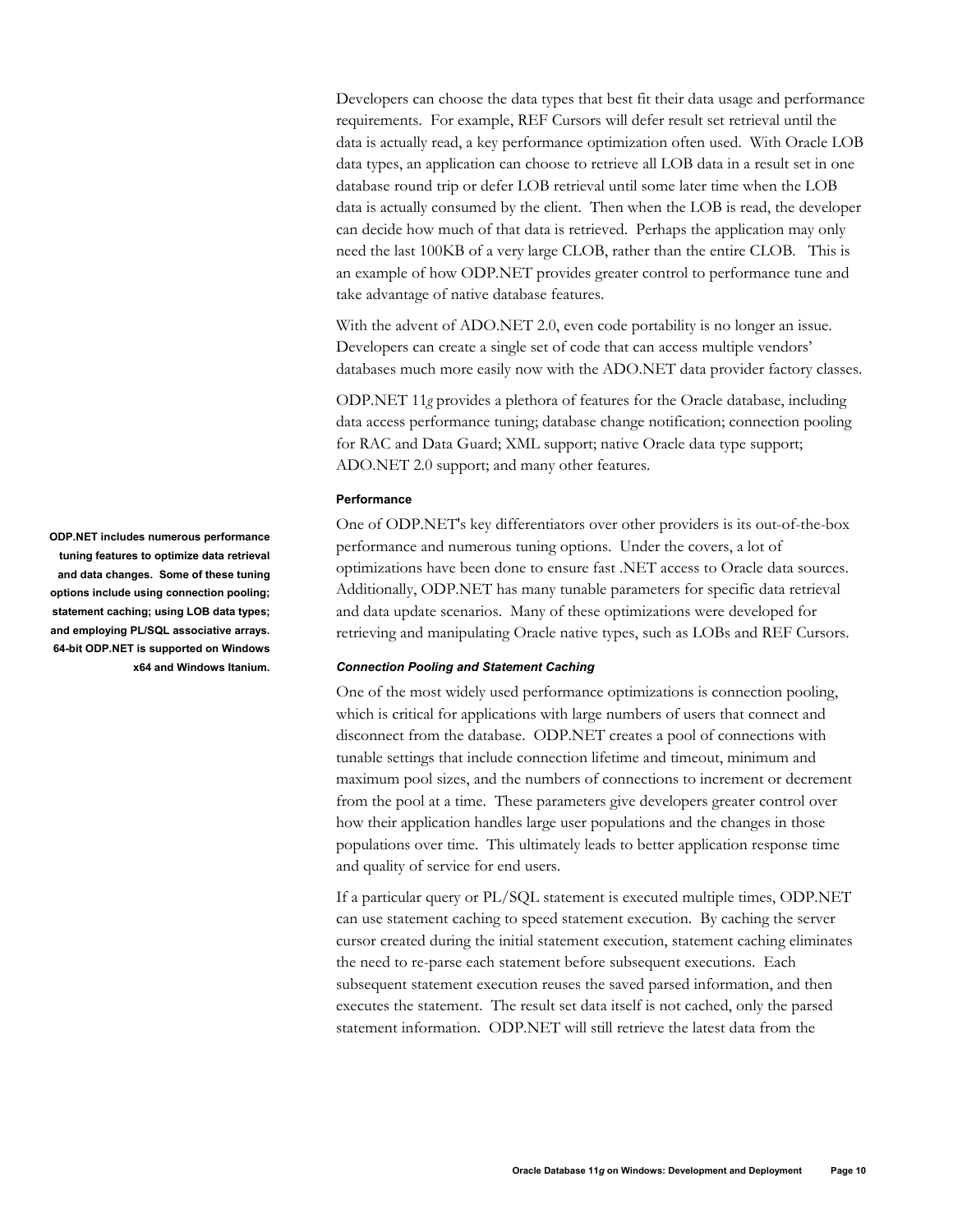database server. Statement caching just allows these queries to be executed more quickly.

When employing statement caching, SQL or PL/SQL statements should use parameters rather than literal values. Doing so takes full advantage of statement caching since parsed information from parameterized statements can be reused even if the parameter values change in subsequent executions. If literal values were used instead and those literal values changed, the parsed information could not be reused and the database would need to parse the statement anew.

By default, ODP.NET will cache the last ten executed statements. The number of statements to cache and which statements to cache can be configured at the .NET application level or machine level.

#### *Controlling Data Fetch Size*

To tune data retrieval performance, ODP.NET can specify a set amount of data to return for each database round trip. Many times, a developer may not need to retrieve the data queried all at once because the end user is consuming the data over a period of time.

The query's data fetches can be spaced in distinct chunks defined by the developer through two ODP.NET OracleCommand properties: FetchSize and RowSize. FetchSize tells ODP.NET how much data to retrieve per database roundtrip. RowSize indicates how large each row of data is. RowSize is a read-only property that is set after a query is executed. If a developer wishes to fetch ten rows of data per database roundtrip, all that is required is to set FetchSize equal to ten multiplied by RowSize. The wonderful thing about RowSize is that its value is determined at run-time. So if there is a schema change or a query change in the future, there is no need to modify the code to ensure ten rows of data are fetched per round trip.

#### *Optimizing LOB Data*

A similar fetch size tuning feature exists with LOB data types. These data types are used to store images and documents, which can sometimes be in the range of gigabytes each. For LOB applications, performance is often a key issue due to LOB's potential data sizes and how LOB data is consumed. Sending gigabytes of data between the server and client can clog a network unless data retrieval is handled intelligently.

With ODP.NET, developers can specify how LOB data should be retrieved. Upon LOB query execution, developers can choose to fetch all the LOB data immediately in a minimal number of database round trips or defer the LOB fetch until the user attempts to read the data. If developers choose to defer the LOB fetch, they can then specify how much data to retrieve for each LOB read call. If the end user only needs to read 10KB of data at a time, developers can retrieve just 10KB of data for each LOB read.

In addition, ODP.NET developers can retrieve any portion of a LOB via random access. Perhaps they may need only the last 100MB of data from a 1GB LOB.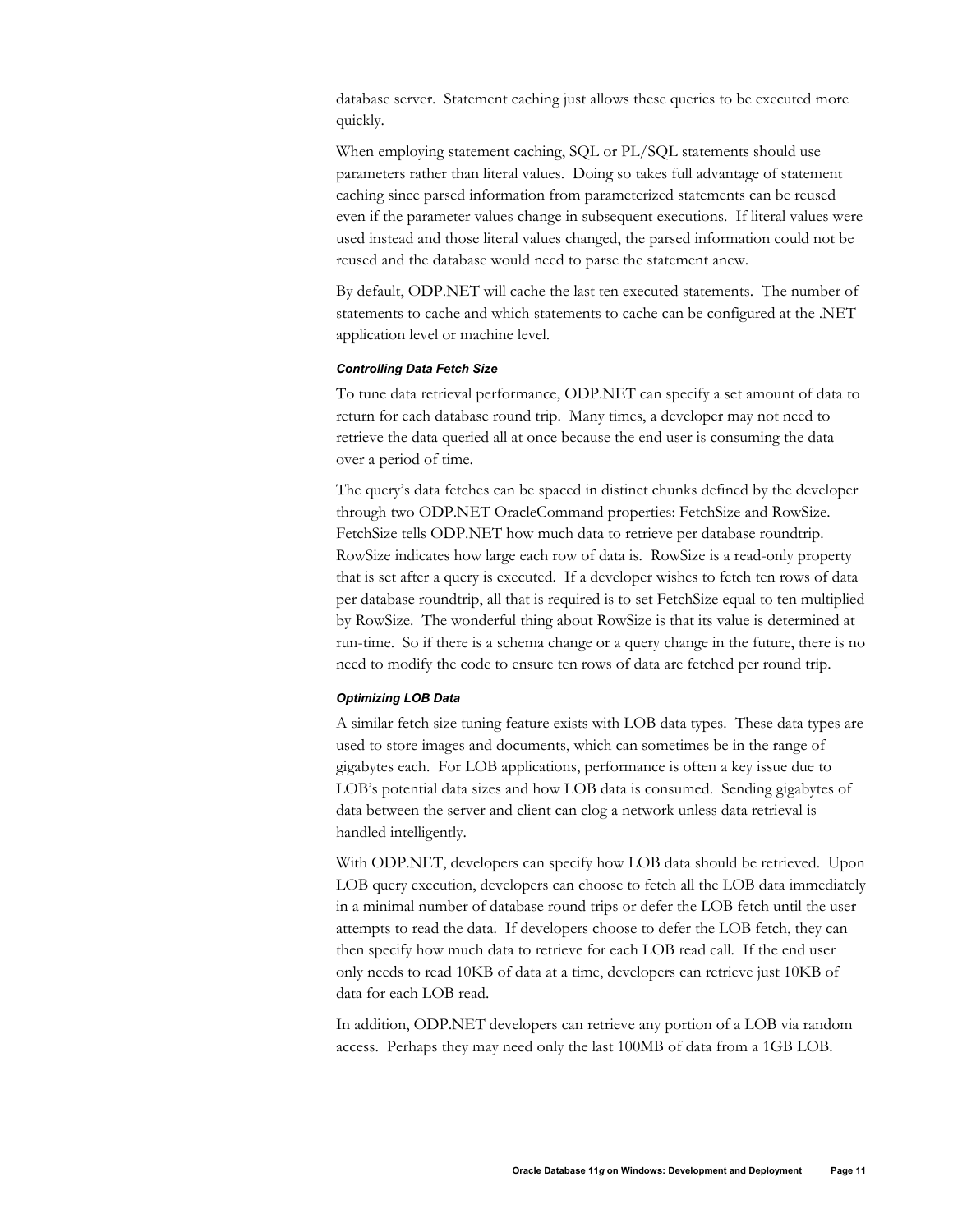Developers can tune LOB retrieval to only fetch the last 100MB without returning data from the first 900MB to the client. These tuning options provide .NET developers the flexibility to build better performing applications.

Because LOB data can often be large, by default, the LOB data fetch is deferred after a query is executed. When retrieving many sets of large LOBs, this behavior is optimal to prevent overloading the network with LOB data delivered to the client. However, for small LOBs, this behavior can be slow, producing more database round trips than should be necessary.

To allow all the small LOB data to be fetched immediately, ODP.NET has an InitialLOBFetchSize property on the OracleCommand and OracleDataReader classes. If InitialLOBFetchSize is set to a value greater than zero, the initial LOB data from all the LOBs queried is fetched in one round trip up to the number of characters or bytes that is specified in this property. For instance, if InitialLOBFetchSize were set to 10 KB, then the first 10 KB of all the LOBs selected would be retrieved to the client in one database round trip. This can significantly speed up applications using lots of small LOBs.

#### *Array Data*

One of ODP.NET's unique features is the ability to pass arrays between the database and .NET Framework. Arrays make sharing large sets of data of the same data type between the database and client much easier. ODP.NET uses PL/SQL associative arrays in the database to pass data into and out of .NET arrays.

#### *64-bit .NET Framework*

With 64-bit .NET Framework's introduction, .NET developers have access to more scalable and high-performing hardware systems. They have a choice between AMD64 and Intel EM64T processors for Windows x64 and Itanium processors for Windows Itanium. 64-bit systems have the capability to address larger amounts of memory directly than 32-bit systems can and have optimized hardware components for high performance computing. Beginning with the 10.2.0.3 release, ODP.NET supports both 64-bit .NET Frameworks with a native 64-bit data access driver for each platform. Developers can now deploy their Oracle .NET mid-tier as a 64-bit application to take advantage of the more scalable hardware.

#### **Performance – New for ODP.NET 11***g*

Oracle Database 11*g* introduces new performance optimizations, many of which .NET application developers can use without any changes to their client code. These new features include a client result cache, faster LOB retrievals, and enhanced statement caching.

### *Client Result Cache*

With Oracle Database 11*g* server and client, ODP.NET applications can use the Oracle client result cache to improve response times of repeatedly executed queries. This feature enables client-side caching of SQL query result sets in memory. The client result cache is completely transparent to ODP.NET applications, and its

**New Oracle Database 11***g* **features are available that enhance ODP.NET performance. These features include a client result cache, faster LOB fetching, and faster performance with statement caching.**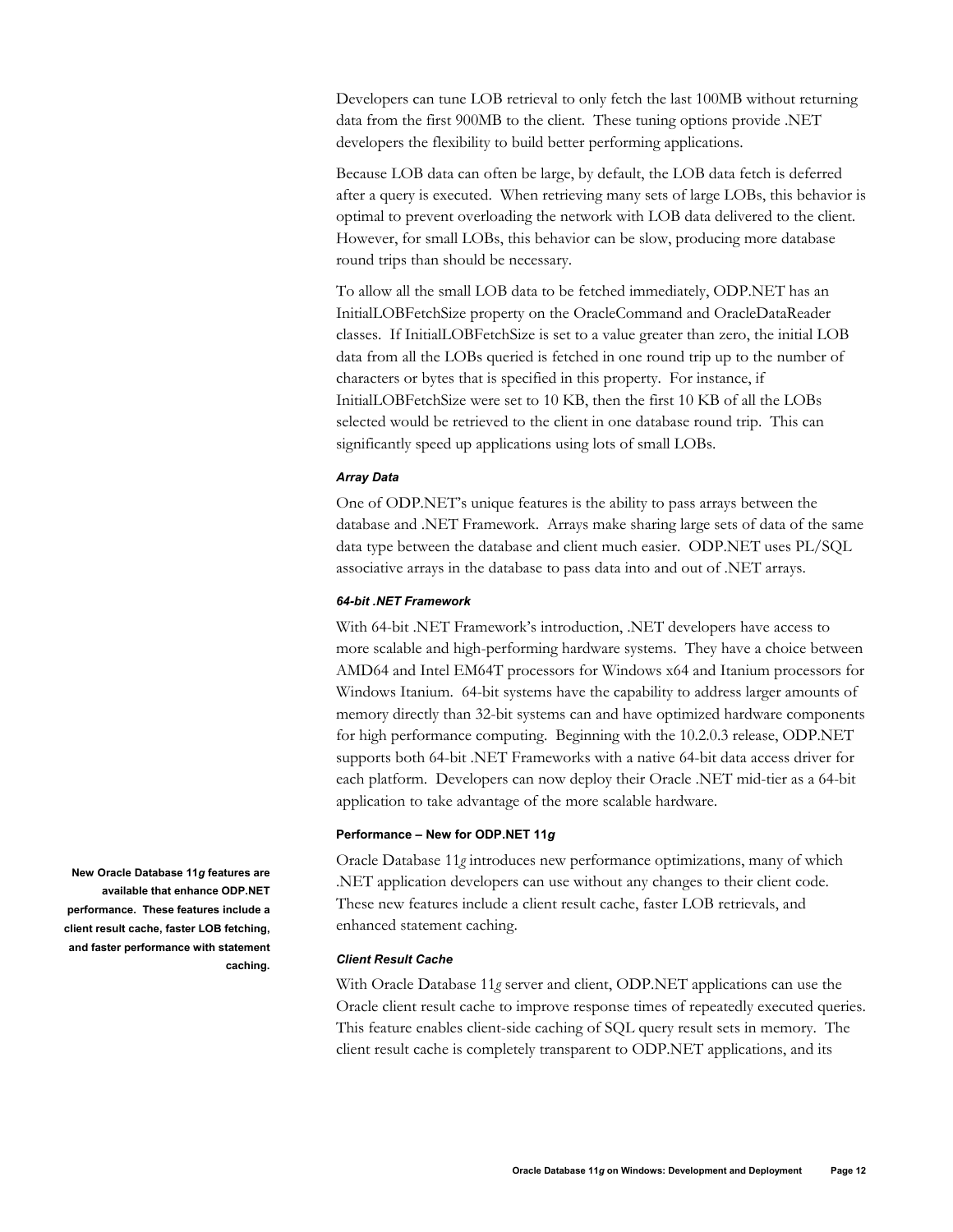cache of result set data is automatically kept consistent with any session or database server side changes that would alter the results.

.NET applications calling the same query multiple times see improved performance since query results are retrieved locally. Local client processing is faster than making a database round trip to re-execute a query and fetch results. If applications are frequently running the same queries, they will experience a significant performance improvement when their results are cached on the client, as well as a reduction in database server load.

On the database server, the client cache reduces the server CPU and network traffic load that would have been consumed for processing and returning the query results, thereby improving server scalability. ODP.NET statements from multiple sessions can match the same cached result set in the client process memory if they have similar schema, SQL text, bind values, and session settings. Otherwise, the query execution occurs on the server. This means that multiple ODP.NET users all have access to the same result cache, which minimizes cache redundancies and saves memory.

Because the client cache automatically stays consistent with database server data, developers do not need to write code to ensure the cache and server remain in synch. If a server change occurs that would invalidate the client-cached data, the Oracle client will automatically invalidate the cache and update it the next time the query is executed.

#### *Faster LOB Fetching*

ODP.NET improves the performance of small-sized LOB retrieval by reducing the number of round-trips to the database required for pre-fetching the LOB's metadata. This enhancement is available beginning with Oracle Database 11*g*. This enhancement is transparent to the developer, requiring no code changes to use this feature.

#### *Enhanced Statement Caching*

ODP.NET 11*g* enhances the existing caching statement caching infrastructure to now cache ODP.NET parameter contexts. This enhancement works with any currently supported Oracle database server version. .NET developers will see a performance improvement when executing statement-cached queries. This enhancement is transparent to developers, requiring no code changes.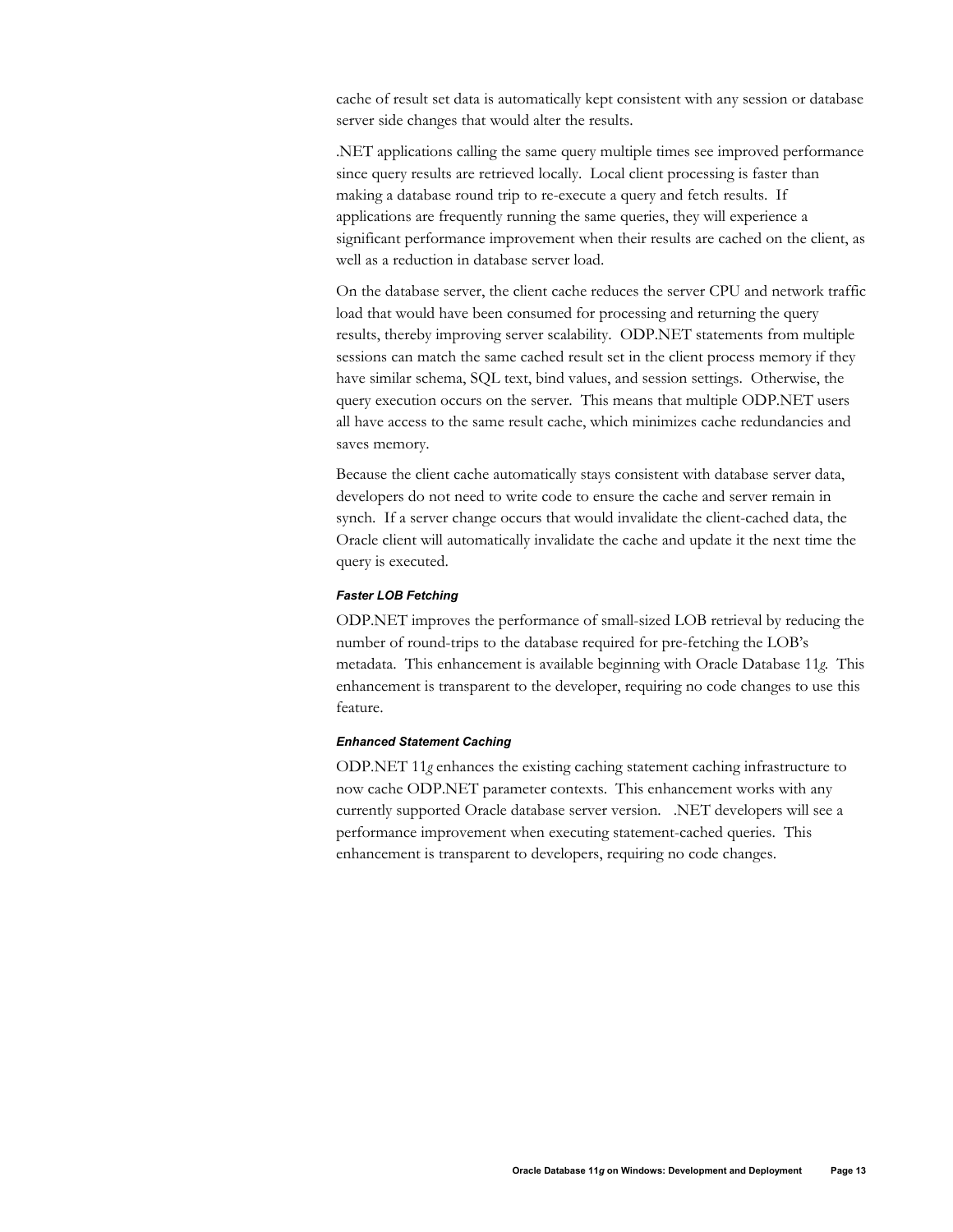**A constant challenge for client side caches is keeping the data in synch with server data changes. Using database change notification, ODP.NET clients are alerted when data on the server is modified, even if there is no active connection back to the database. This allows the client to ensure its data cache stays synchronized with the database.** 

#### **Database Change Notification**

Database change notification enables client applications to receive notifications when DML or DDL changes are made to a database object of interest, even when the client no longer has a connection to the database server. .NET developers can now cache their data on the middle-tier without having to worry about the cached data becoming out of synch with the database. If a change happens to one of the cached data objects or rows of data, then ODP.NET will receive a notification from the database. This feature can be used in both the .NET Framework 1.x and 2.0 releases.

To use database change notification, the client application registers a query with the database. When a query has dependencies on underlying database objects and a change to an object is committed, the database publishes a change notification to the client application. The notification only contains metadata about what data or objects changed; it does not contain the changed data. .NET developers can create a client event handler to reissue the registered query to obtain the changed data.

Database change notification is particularly useful for applications that use cached results. Traditionally, data caching by itself is effective at improving application scalability by allowing rapid access to data without making expensive roundtrips to the database. But this scalability comes with a tradeoff, as there is no longer a guarantee that the data remains consistent with the database server after the initial query. Thus, the cached client data runs the risk of becoming stale.

Database change notification solves the stale data cache problem. Although database change notification is similar to a trigger in that it responds to a particular event, a trigger takes action immediately, whereas a database notification is just an alert, not an action. It is up to the application to determine what action, if any, to undertake and when. The application can immediately refresh the stale objects, postpone the refresh, or ignore the notification. Each .NET application may want to respond differently to a particular database change. Moreover, as additional applications are added to the database, it is often easier modifying the client application's event handler than modifying a database trigger. Modifying the trigger may require re-testing how existing applications work with the new database trigger code, while modifying just the new .NET application better isolates the testing boundaries.

Web applications often cache a variety of data, not all of which needs to be updated in real time. For example, a weather forecast may only be updated periodically. End users don't need to query the database every time the web page is visited. Since many people will be requesting the same data, application performance and scalability are greatly enhanced by caching the results and retrieving the data from the cache. At some point, the weather forecast is updated and the cache must be refreshed. This may be done the instant the current weather forecast in the database server has changed.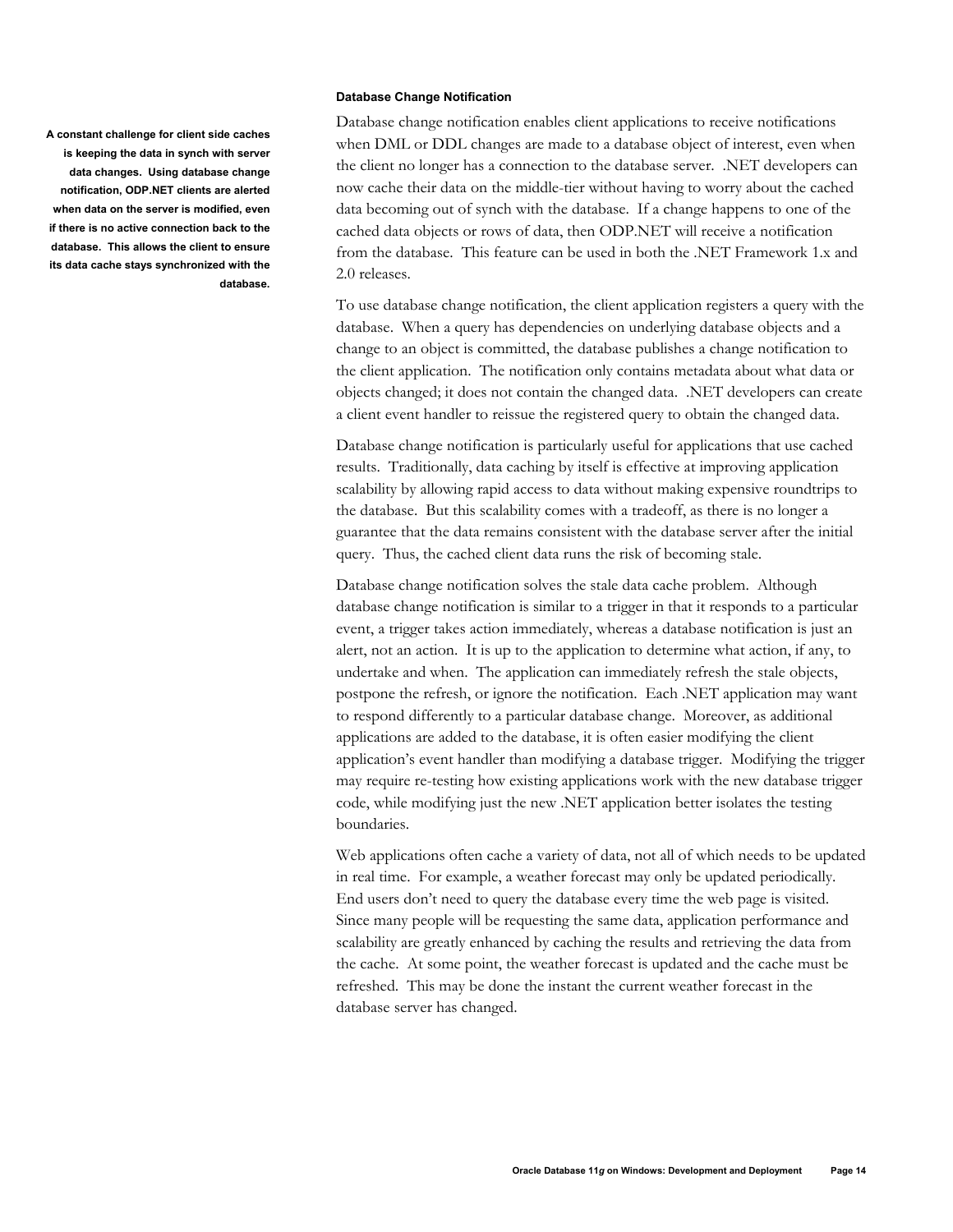To receive database change notifications requires the database administrator to grant the CHANGE NOTIFICATION privilege to the application user. After connecting to the database, .NET users can then register their specific queries of interest for change notification. The developer creates a .NET client-side event handler to direct what the application should do upon receiving a database change notification. Usually, the event handler will re-query the database server and refresh the cache.

The following ODP.NET classes are used when building change notification applications:

- OracleDependency Creates a dependency between an application and an Oracle database. It enables the application to receive a notification of a data change (for example, UPDATE statement), schema change (for example, ALTER TABLE), or global event (for example, database shutdown). The OnChange event handler in this class provides the client logic for what to do after the notification is received.
- OracleNotificationEventArgs Provides all the event details when a change notification occurs.
- OracleNotificationRequest Specifies the characteristics of a notification request and its notification, such as the notification registration's timeout value.

Oracle's database change notification has a number of features not available on SQL Server. Oracle supports all types of joins, whereas SQL Server does not support queries containing either outer joins or self-joins. SQL Server does not support notifications for statements using views, whereas Oracle database change notification supports views with the exceptions of fixed views (for example, V\$ tables) and materialized views. SQL Server notifications also require explicit column references, while Oracle Database notifications support both SELECT \* and explicit column references.

SQL Server notifications are not persistent. When a SQL Server notification is published, its notification handler is removed from the database. If the notification handler is still needed, the application must register a new notification handler. Oracle database change notification provides the option to persist the registration even after repeated changes. This is possible by setting OracleNotificationRequest.IsNotifiedOnce to false.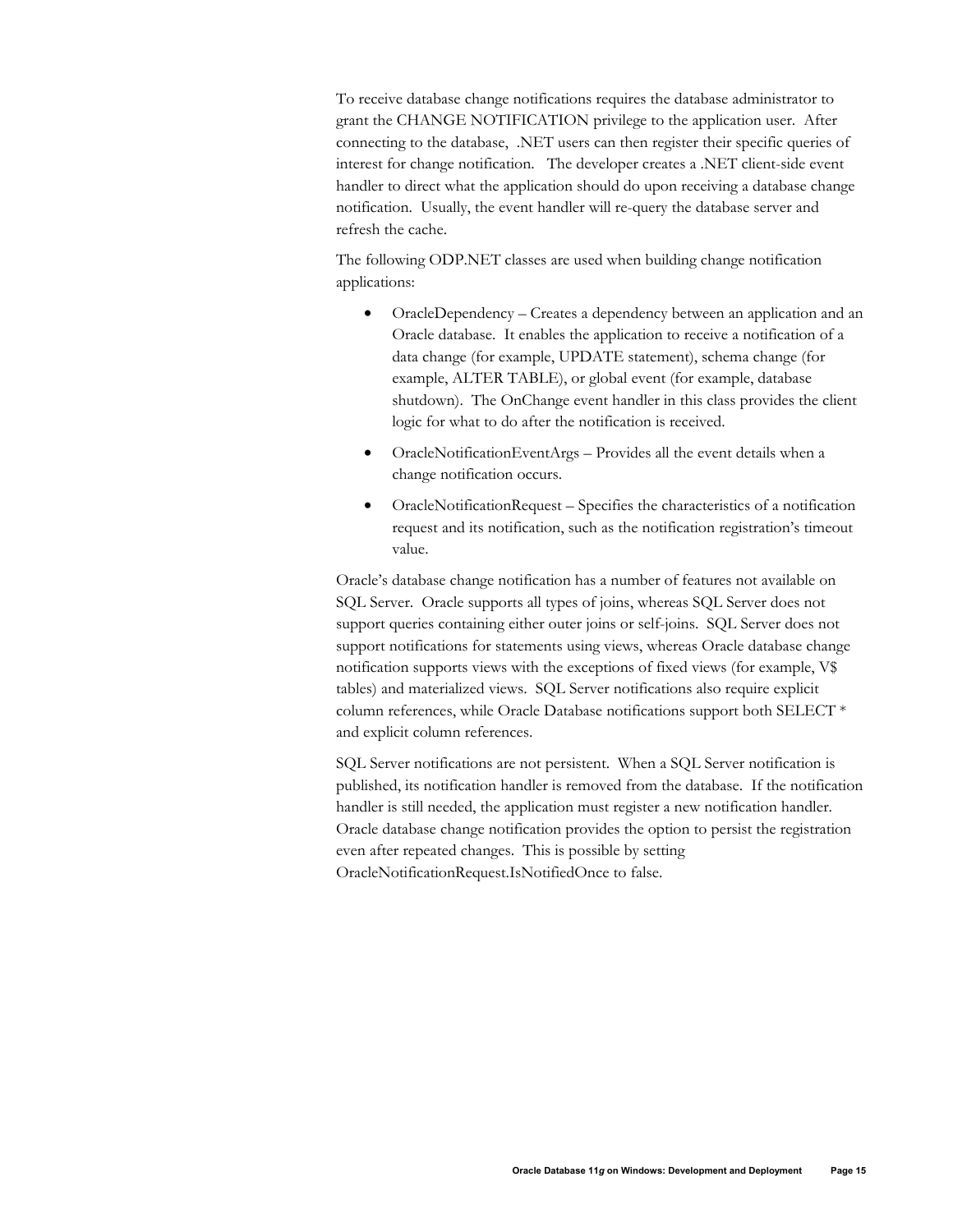**ODP.NET has two connection pooling features for RAC databases: ODP.NET connections are automatically load balanced across existing nodes based on real-time cluster metrics and severed database connections are automatically removed from the connection pool.** 

#### **Real Application Clusters (RAC)**

RAC is a cluster database with a shared cache architecture that overcomes the limitations of traditional shared-nothing and federated database approaches. The RAC cluster database is hosted on multiple computing nodes permitting better scalability and higher availability than a single computer server by itself. Because neither special hardware nor .NET application changes are required, RAC can be built with commodity hardware as the back end for existing applications without requiring any coding changes.

ODP.NET has always supported data access for RAC transparently. To improve ODP.NET connection management based on real-time database workload information, Oracle introduced two connection pool properties for ODP.NET 10.2. The first feature, runtime connection load balancing, improves load balancing workload across RAC instances, especially after nodes are added or removed from a cluster. The second feature, fast connection failover, automatically removes severed RAC connections from the connection pool.

With runtime connection load balancing, how ODP.NET connections are allocated is based on the database's load balancing advisory and service goal during runtime. Load balancing distributes work across all of the available RAC database instances.

In general, connections are created infrequently and exist for a long duration. Work comes into the system with high frequency, uses these connections from the pool, and exists for a relatively short duration. The load balancing advisory directs which RAC instances ODP.NET should allocate incoming work to provide the optimal service quality. Load balancing minimizes the need to relocate the work later to a different instance and ensures existing jobs can complete quickly.

The metric by which this work is distributed across instances is determined by the service goal. The database administrator sets the service goal for either service time or throughput.

The service time metric is based on how quickly the database can complete tasks, essentially its response time. The load balancing advisory data is based on the elapsed time for work done in the service as well as available bandwidth to the service. Service time is most useful for database applications where work tasks complete at different rates, such as an internet shopping system.

The throughput metric, too, tracks how quickly database tasks are completed, allocating more work to nodes where tasks are completing the fastest. Unlike service time, the throughput metric is intended to gauge the efficiency of each instance. It measures the amount of processor resources available to take on additional tasks. When a new operation comes in, it can be directed to the node with the most processor time available. This metric is best used for relatively uniform tasks, such as executing homogenous batch processes.

By using these service goals, feedback is built into the system. Work is routed to provide the best service times globally, and routing responds gracefully to changing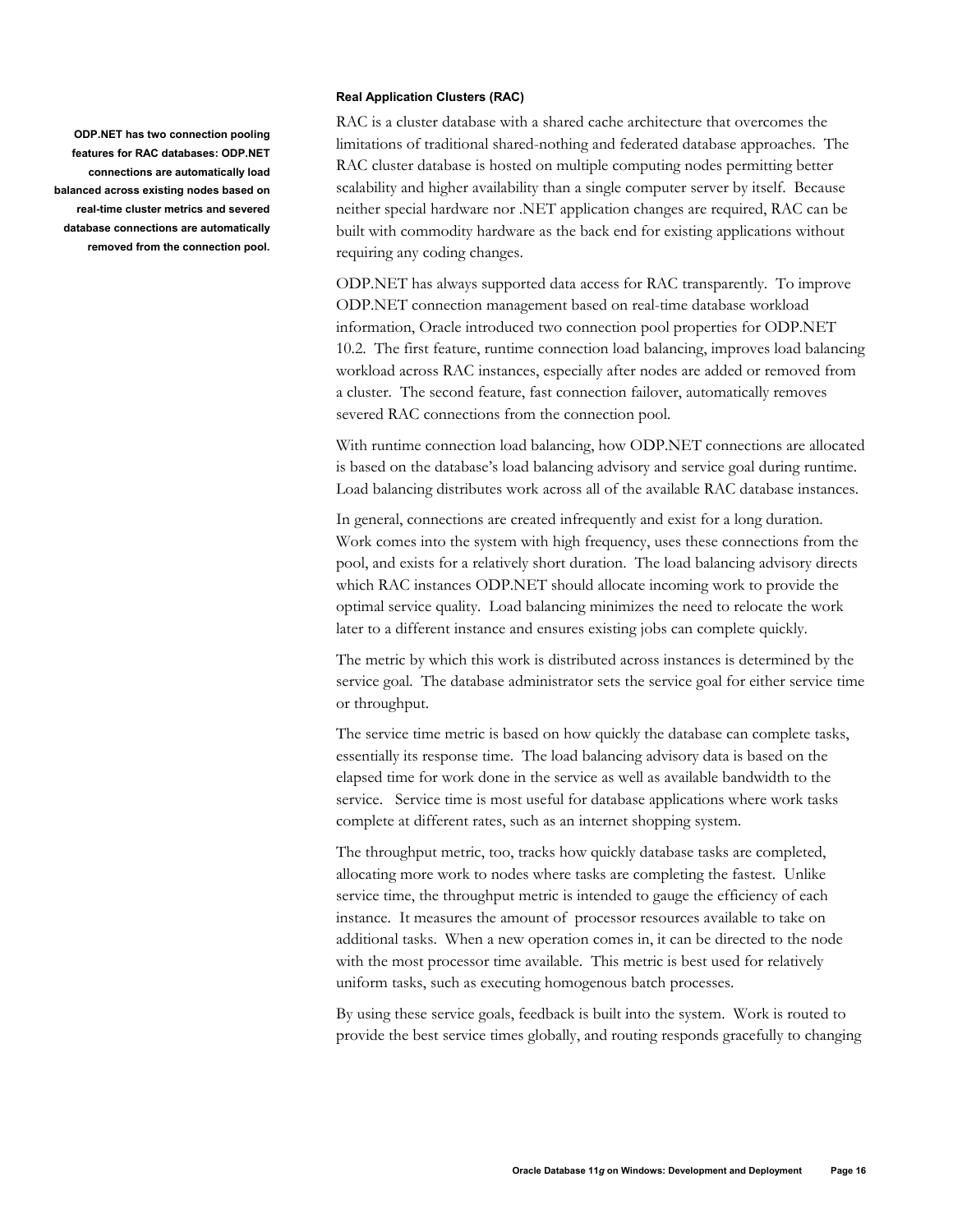system conditions. When a RAC node is added to or removed from the cluster, load balancing allows work to more quickly distribute itself evenly across all the nodes to account for the system change. End users will then experience less disruption or slowed service. In a steady state, the system approaches equilibrium with improved throughput across all of the RAC instances.

To use this feature in ODP.NET, the application must enable connection pooling and set the connection pool parameter, Load Balancing, to true.

The second configurable feature for RAC connection pooling, fast connection failover, allows ODP.NET to automatically free resources associated with severed connections that were caused by a downed RAC service, service member, or node. Without this feature, if a RAC node failed, the connection pool would retain connection resources that were no longer valid. End users may attempt to use these severed connections from the pool. Without a way to identify these connections, administrators would have to reset all the ODP.NET connections in the pool every time some part of the RAC cluster failed.

These severed ODP.NET connections are now automatically cleaned up without requiring any administrator intervention at runtime. To enable this ODP.NET feature, use connection pooling and set the connection pool parameter, HA Events, to true.

#### **XML Features**

Because XML is a popular language for data integration and web services, many .NET programmers incorporate it as an integral part of their applications. XML is key part of both the Oracle database and .NET Framework. ODP.NET allows developers to exploit these two technologies together: Oracle XML DB and .NET System.XML services.

XML DB is Oracle's high-performance, native XML storage and retrieval technology available within the database server. It provides a unique ability to store and manage both structured and unstructured data under a standard W3C XML data model. XML DB provides complete transparency and interchangeability between the XML and SQL metaphors. ODP.NET makes available XML DB's functionality to .NET clients, allowing developers to share and make changes to XML between the database and .NET. This support extends to both schema and non-schema-based XML to provide flexibility for differing application requirements. Moreover, ODP.NET contains two native XML data types, OracleXMLType and OracleXMLStream, for easier client XML data management. XML can be shared easily between XML DB and Microsoft's System.XML services.

System.XML is a set of interfaces for manipulating XML data sets from .NET data providers. ODP.NET interoperates with the System.XML programming interfaces, feeding data via the ODP.NET DataAdapter interfaces. One of the key distinctions between XML DB and System.XML is that the former provides XML services where the data resides, on the database server; the latter manipulates XML

**ODP.NET provides support for Oracle XML DB and interoperating with System.XML. ODP.NET can work with schema and nonschema-based XML with support for native Oracle XML data types using OracleXMLType and OracleXMLStream.**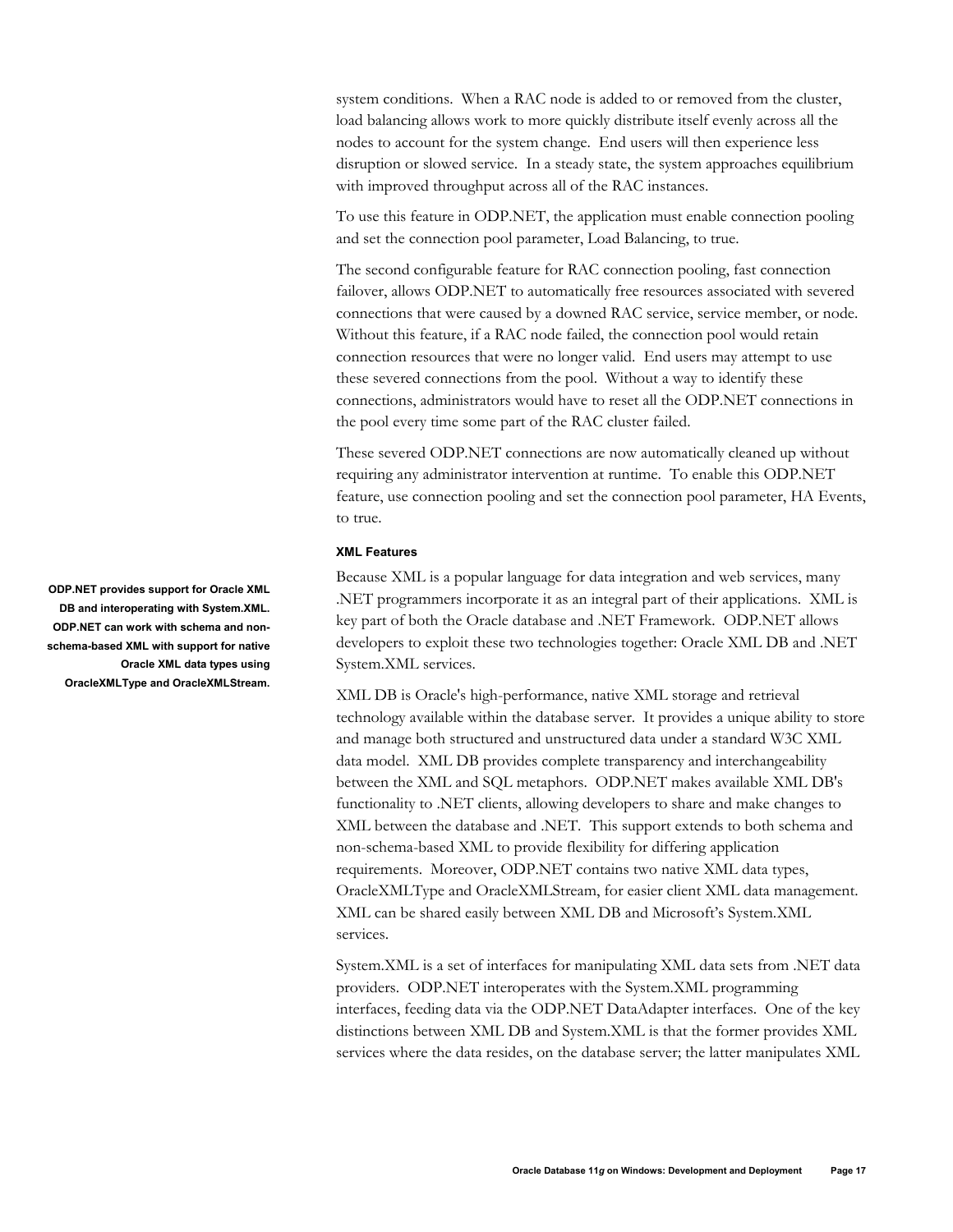on the client side. As such, ODP.NET provides greater choice for programmers to pick the XML technology that best fits their project requirements.

With ODP.NET, relational and object-relational data can be accessed as XML from an Oracle database instance into a Microsoft .NET environment. XML changes can be made and saved back to the server as XML or relational data. ODP.NET includes support for schema-based OracleXMLType, as well as nonschema-based XML.

#### **ADO.NET 2.0**

Beginning with ODP.NET 10.2.0.2, ODP.NET provides support for ADO.NET 2.0. ADO.NET 2.0 introduces a new level of abstraction for the Data Access Layer (DAL). Instead of using provider-specific classes that implement a generic interface, ADO.NET 2.0 offers the DbCommon classes, which inherit from the System.Data.Common namespace and allow developers to use factory classes. Database provider factory classes allow an easier way to create one set of generic data access code to any database.

The OracleClientFactory class supports the creation of all of the classes in System.Data.Common. Because these concrete classes inherit from the DbCommon abstract base classes, you can write generic DAL code by using DbCommon base class object names. There are some areas of the DAL that remain data source-specific, including the connection string, SQL, and stored procedure calls.

A key addition to ADO.NET 2.0 is improved connection string management. The DbConnectionStringBuilder class has a dictionary that maps generic parameter names to provider specific parameter names. The OracleConnectionStringBuilder class inherits from and extends the generic DbConnectionStringBuilder class to expose Oracle-specific connection string properties. Programmers can use OracleConnectionStringBuilder dynamically to set connection string parameters at run-time and/or obtain connection string parameters from the app.config file.

The ADO.NET 2.0 schema discovery APIs provide a generic way to retrieve metadata from any data source. Developers can obtain Oracle metadata by using an OracleConnection.GetSchema method call. There are five types of common metadata that can be exposed: MetaDataCollections, Restrictions, DataSourceInformation, DataTypes, and ReservedWords. In addition, there is additional ODP.NET-specific data source information that can be retrieved.

When working with large DataSets, developers will want to minimize the number of database round trips required to perform updates. By using the OracleDataAdapter.UpdateBatchSize property, programmers can specify the number of rows to update per roundtrip. To update all the modified rows in one roundtrip, UpdateBatchSize can be set to zero.

**ODP.NET supports ADO.NET 2.0's features, including provider factories, connection string builder, schema discovery APIs, and DataAdapter batch updates.**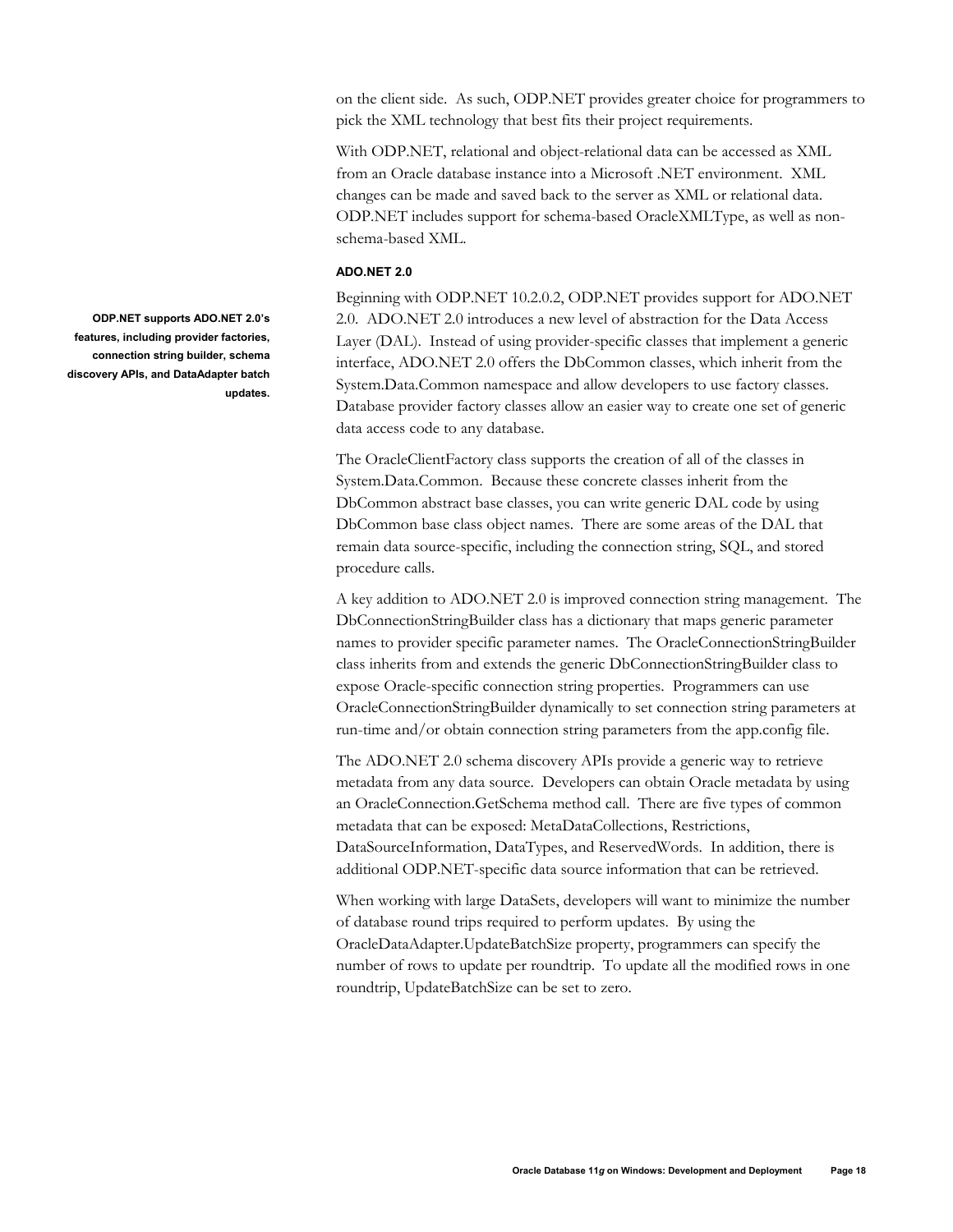**Native Oracle Types** 

**ODP.NET supports native Oracle database types, such as REF Cursors, within the .NET environment. Other major features include being able to use any type of PL/SQL; local and distributed transactions; and internationalized applications with Unicode.** 

Microsoft has introduced a set of unified data types among the different .NET programming languages. With ODP.NET, .NET programmers have access to .NET data types as well as Oracle data types in .NET. Oracle types can be fully manipulated within a .NET application and interoperate with .NET data types. Oracle native types provide advanced functionality to store and manipulate data structures from the database, such as XML, result sets, images, or Microsoft Word documents. Even with scalar types, such as OracleDecimal, the equivalent to the .NET decimal type, Oracle types provide additional functionality. In the example of OracleDecimal, this data type provides a higher level of precision of 38 digits than the .NET decimal with a 28 digit precision.

ODP.NET supports the gamut of advanced Oracle types within the .NET environment, including REF Cursors, XMLType, LOBs (CLOBs, BLOBs, NCLOBs), BFILEs, LONGs, RAWs, LONG RAWs, and N-data types. One of the limitations of using other providers is that users may be limited in data type functionality. For example, in ODP.NET, multiple result sets returned from a stored procedure as REF Cursor output parameters can be accessed in an arbitrary way. One can read the results of the second REF Cursor without retrieving the results of the first. With other .NET providers, data may have to be accessed in a linear manner where the first result set's data must be retrieved prior to accessing the second's. This would negatively affect performance.

Beginning with ADO.NET 2.0, Oracle data types can be stored natively within the .NET DataSet. Previously, only .NET data types could be used in DataSet. By setting OracleDataAdapter.ReturnProviderSpecificTypes to true, the DataSet will be populated with ODP.NET-specific data types when OracleDataApdater.Fill is called.

#### **Other Major Features**

ODP.NET exposes many other Oracle database features, including PL/SQL, transactions, and Unicode support. ODP.NET users can fully execute PL/SQL stored procedures and functions in the database. PL/SQL can be packaged or non-packaged, or even exist as anonymous PL/SQL within .NET. Anonymous PL/SQL is generally employed to batch a set of SQL statements and execute the statements in one database round trip. Batching statements is a useful performance optimization technique.

ODP.NET can participate in transactional applications with the Oracle database as the resource manager. ODP.NET employs the Microsoft Distributed Transaction Coordinator (DTC) to oversee a transaction in a Windows environment. The Oracle Services for Microsoft Transaction Server (OraMTS) act as a proxy among ODP.NET, DTC, and the Oracle database in order to coordinate these transactions. OraMTS provides a robust architecture for ODP.NET programmers to have their transactional applications maintain high availability and high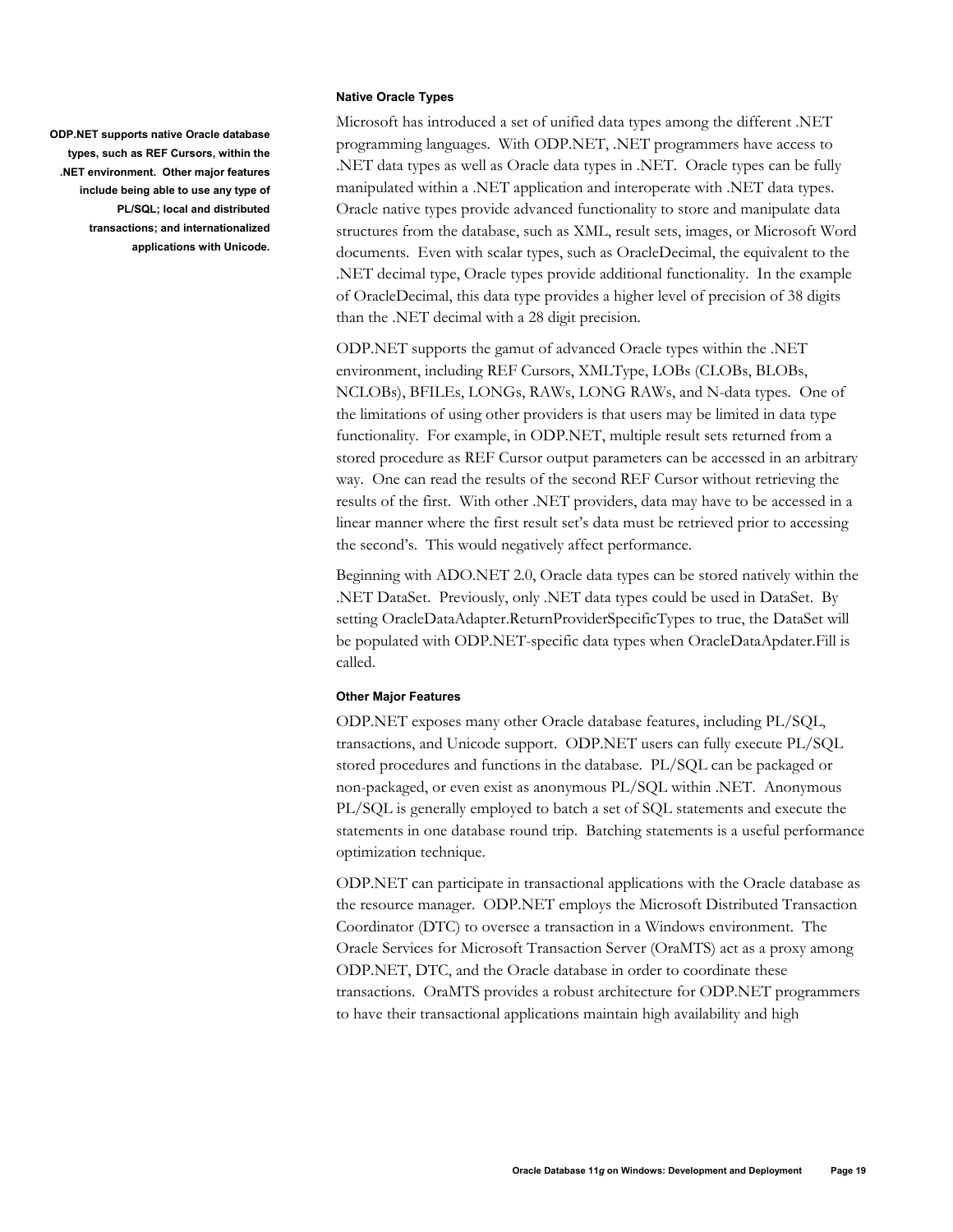scalability. In .NET Framework 2.0 and higher, ODP.NET supports both local and distributed transactions via the System.Transactions namespace.

ODP.NET has full Unicode support so that .NET users can globalize their applications easily in multiple written languages. This globalization support allows developers to create one set of code for multiple culture/language settings. ODP.NET globalization extracts the client computer's national language setting to display information in a locale-specific format. For example, a browser set to Japanese will have currency displayed in yen. Without additional coding, that same application can be deployed in Germany to show euros. This makes developing applications for multiple locales easier and faster since no additional coding is necessary.

# **Oracle Database Extensions for .NET**

The Oracle Database Extensions for .NET is a feature of Oracle Database 11*g* on Windows that makes it easy to develop, deploy, and run stored procedures and functions written in a .NET managed language such as C# or VB.NET.

.NET Stored procedures or functions are developed using Visual Studio and then deployed using the tightly integrated .NET Deployment Wizard which is included with the Oracle Developer Tools for Visual Studio .NET. The deployment wizard loads the newly created .NET assembly into Oracle and registers the procedure or function with the database.

Stored procedures that require data access can use the Oracle Data Provider for .NET. The .NET Framework 2.0 and ADO.NET 2.0 are both supported in .NET stored procedures. The code used for the procedure or function is almost exactly the same as code written for a client side application, with the exception of an optional "context connection" in which the procedure uses the same connection as the caller. Code can also be written that can run both on the client side and in a stored procedure with no changes required.

After deploying, a .NET stored procedure can be called from within .NET code, from a SQL statement or trigger, from another .NET, PL/SQL or Java stored procedure, or from anywhere else a stored procedure or function call is allowed.

# **APPLICATION DEPLOYMENT**

Deploying applications on Windows requires close integration with native Windows services and middle-tier servers to ensure proper application interoperability. Oracle Database 11*g* provides this tight integration, allowing organizations to take advantage of core operating system and server functionality with Oracle's advanced feature set. Oracle's integration ensures transparent interoperability that is scalable, available, and secure. In this way, organizations can focus resources on building their application business logic, rather than accommodating product incompatibilities or inefficiencies.

Oracle Database 11*g* includes many sets of tools for ensuring optimized Windows application deployment environments. When deploying mission-critical Oracle

**The Oracle Database Extensions for .NET is a feature of Oracle database on Windows that makes it easy to develop, deploy, and run stored procedures and functions written in a .NET managed language such as C# or VB.NET.** 

**Oracle provides many different products that integrate Oracle applications into Windows environments, including Oracle Fail Safe, Windows security integration, and Active Directory integration.**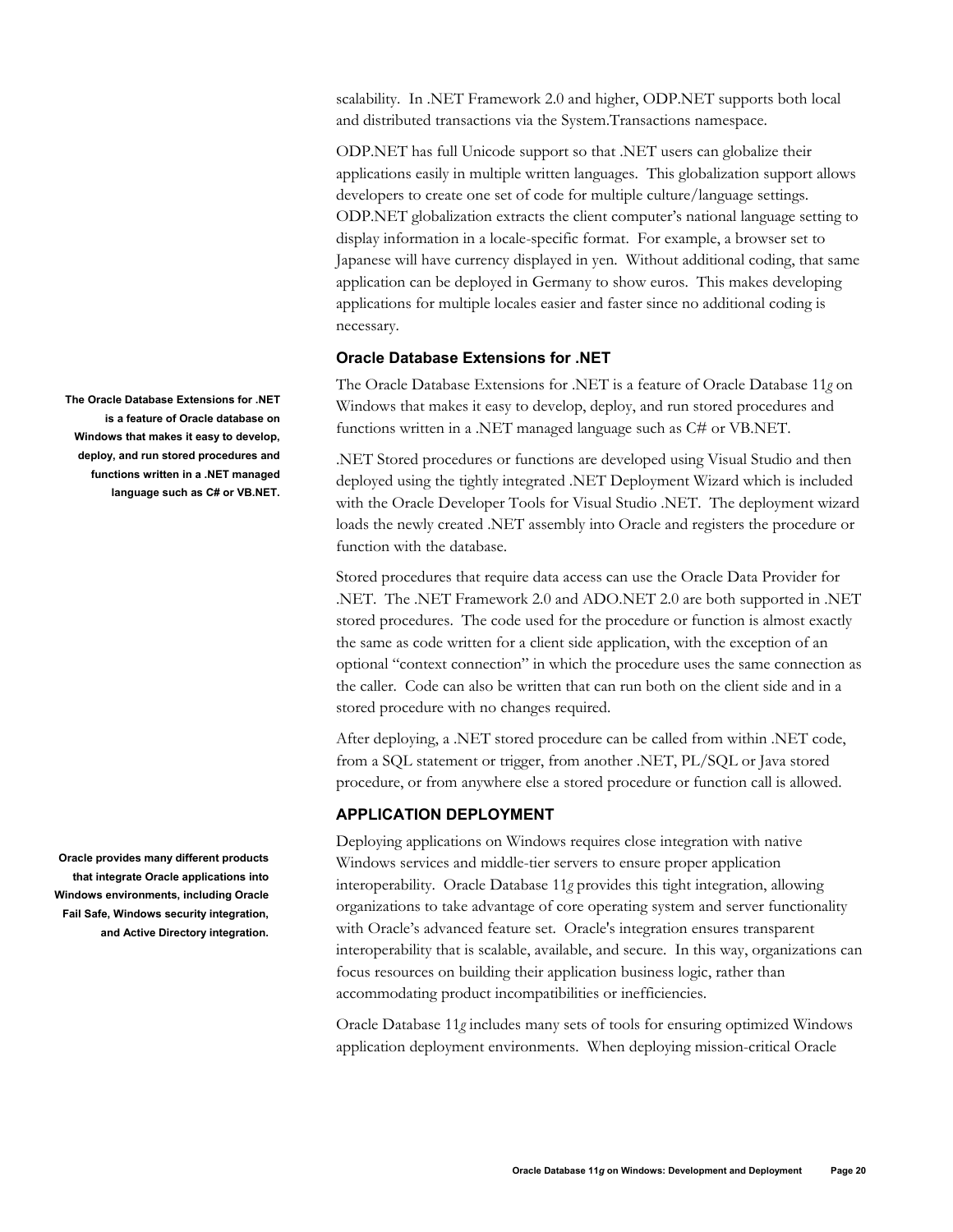servers on Windows clusters, Oracle Fail Safe ensures that those servers remain available by providing robust fail over support through the Microsoft Cluster Service. Oracle integrates with native Windows security and directory tools that both improve database security and makes user management easier.

Oracle Database 11*g* on Windows introduces additional support for Active Directory, enhanced Kerberos support, and new Volume Shadow Copy Service integration.

### **Directory**

Directory servers often make user and resource management easier by centralizing their administration. Even with this centralization, a directory server must be able to integrate with other applications, departmental organizations, or trading partners, each of which may have their own separate directory server or user repository. As such, directory solutions must be able scalable to handle large user sets and interoperate with other third-party repositories.

Oracle Internet Directory (OID) allows enterprises to centralize their directory servers and leverage their existing directory servers, such as Active Directory (AD). Oracle Identity Management consists of a set of built-in services and interfaces that facilitate access control, single sign-on, user profile management, synchronization, and provisioning between Oracle and other repositories. These repositories include other directories, such as AD; application user repositories; or database tables containing human resources information.

With Oracle Identity Management, enterprises can manage end-to-end lifecycle of user identities across all enterprise resources both within and beyond the firewall. Administrators can deploy applications faster, apply the most granular protection to enterprise resources, automatically eliminate latent access privileges, and much more. Oracle Identity Management is a member of the Oracle Fusion Middleware family of products, which brings greater agility, better decision-making, and reduced cost to diverse IT environments today.

Without OID and Oracle Identity Management, Oracle provides services for direct database integration with AD. Oracle database includes two native integration features that leverage AD:

- Oracle single sign-on through native AD authentication
- Oracle Net naming management with AD

These features do not require OID, only AD and Oracle database. However, administrators have the option to use both these features with OID if needed.

#### **Native Authentication and Active Directory**

Oracle administrators often require enterprise-scale security and schema management. This is especially true for organizations with large user populations. OID is designed to handle these enterprise environments and interoperate with departmental directory servers, such as Active Directory. Oracle security and

**Oracle's identity management platform allows Oracle Internet Directory (OID) to centralize synchronization and provisioning with other directories, including Active Directory. Oracle makes Windows single sign-on possible and user management easier by allowing user mappings to be stored in Active Directory or in OID. Moreover, Net naming (tnsnames.ora) can be stored in either Active Directory or OID for centralized management. New Active Directory features in Oracle Database 11***g* **enhance security by disallowing anonymous access.**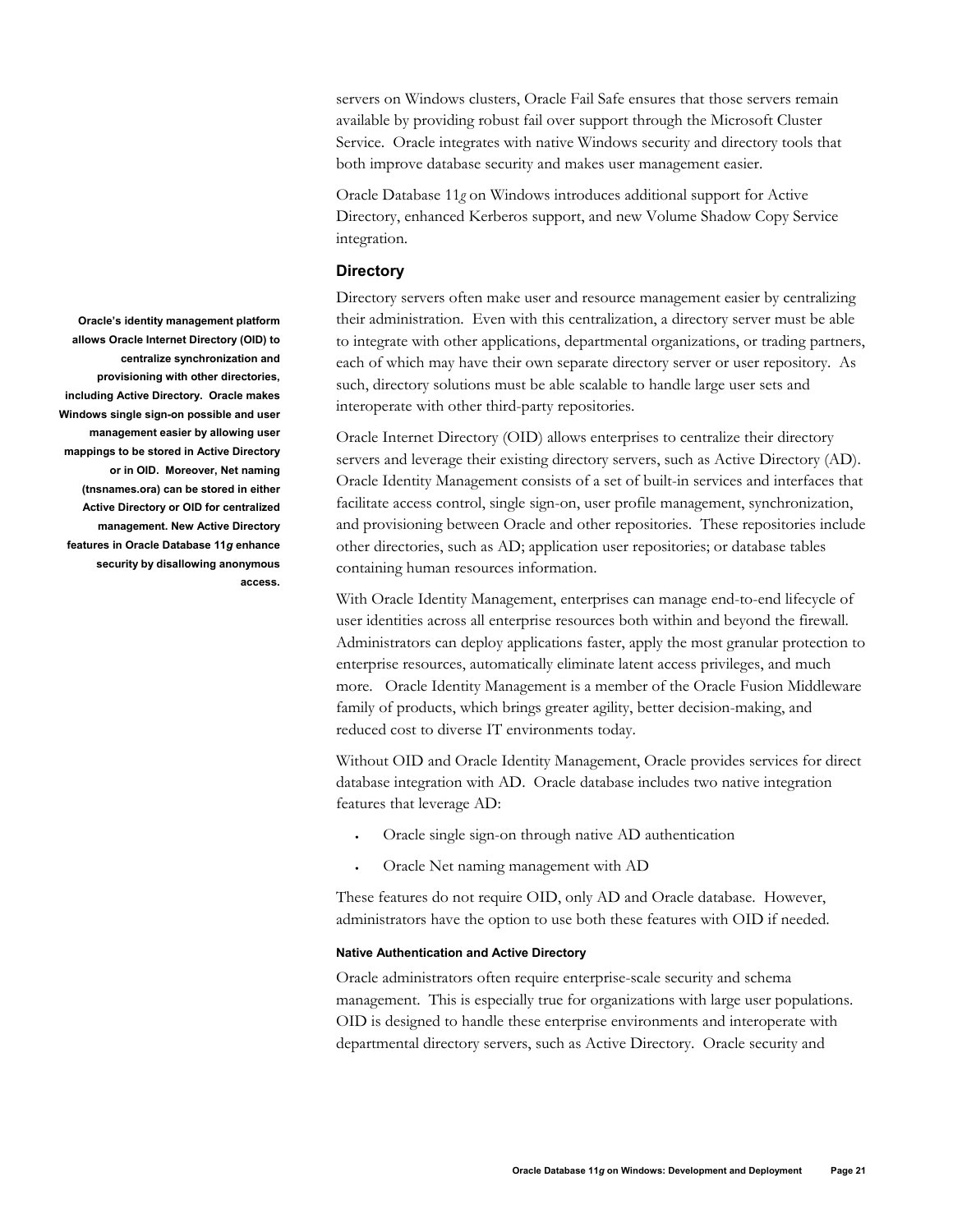administration are integrated with both these directory servers to provide seamless access and administration.

Oracle enables single sign-on through Microsoft authentication mechanisms, allowing Active Directory to perform user identification for Oracle databases. With native authentication enabled, database users can leverage single sign-on to access Oracle by logging onto Active Directory. This integration simplifies end-user administration and eliminates redundant security credentials.

Oracle enterprise user mappings allow multiple operating system users to access the database as a single global database user. In Windows-only environments, these enterprise user mappings may be stored in Active Directory. For instance, an entire LDAP organizational unit (OU) in Active Directory can be mapped to one database user.

Oracle stores enterprise role mappings in LDAP. On Windows, this LDAP storage feature is certified on OID as well as with Active Directory. With enterprise roles, privileges for multiple databases can be managed at the domain level through directories. This is accomplished by assigning Windows users and groups to the Oracle enterprise roles registered in the LDAP store.

#### **Oracle Net Naming with Active Directory**

Oracle leverages LDAP technology through OID and Active Directory to improve end user database connectivity information management. Traditionally, end users reference database servers with Oracle Net-style names resolved through the TNSNAMES.ORA configuration file. Traditionally, this file must be administered on each client machine. To ease manageability, Oracle Net names can be stored and resolved through OID or Active Directory. Centralizing such information in a directory eliminates administrative overhead and relieves users from configuring their individual client machines.

Furthermore, Windows tools, such as Windows Explorer and Active Directory Users and Computers, can connect to databases and test database connectivity. Oracle tools can also participate. The Oracle Database Configuration Assistant automatically registers database objects in an LDAP directory. The Oracle Net Manager, meanwhile, registers net service objects with the directory. These tools further simplify directory and database administration.

#### **Active Directory Features – New for Oracle Database 11***g*

In Oracle Database 11*g*, administrators can choose to disallow anonymous access to a directory's database service information. Clients would be required to authenticate before performing LDAP directory-based name look-ups. With Microsoft Active Directory-based name lookups, Oracle Database uses the native Windows-based authentication. With Oracle Internet Directory (OID)-based name lookups, Oracle Database performs authentication by using wallets.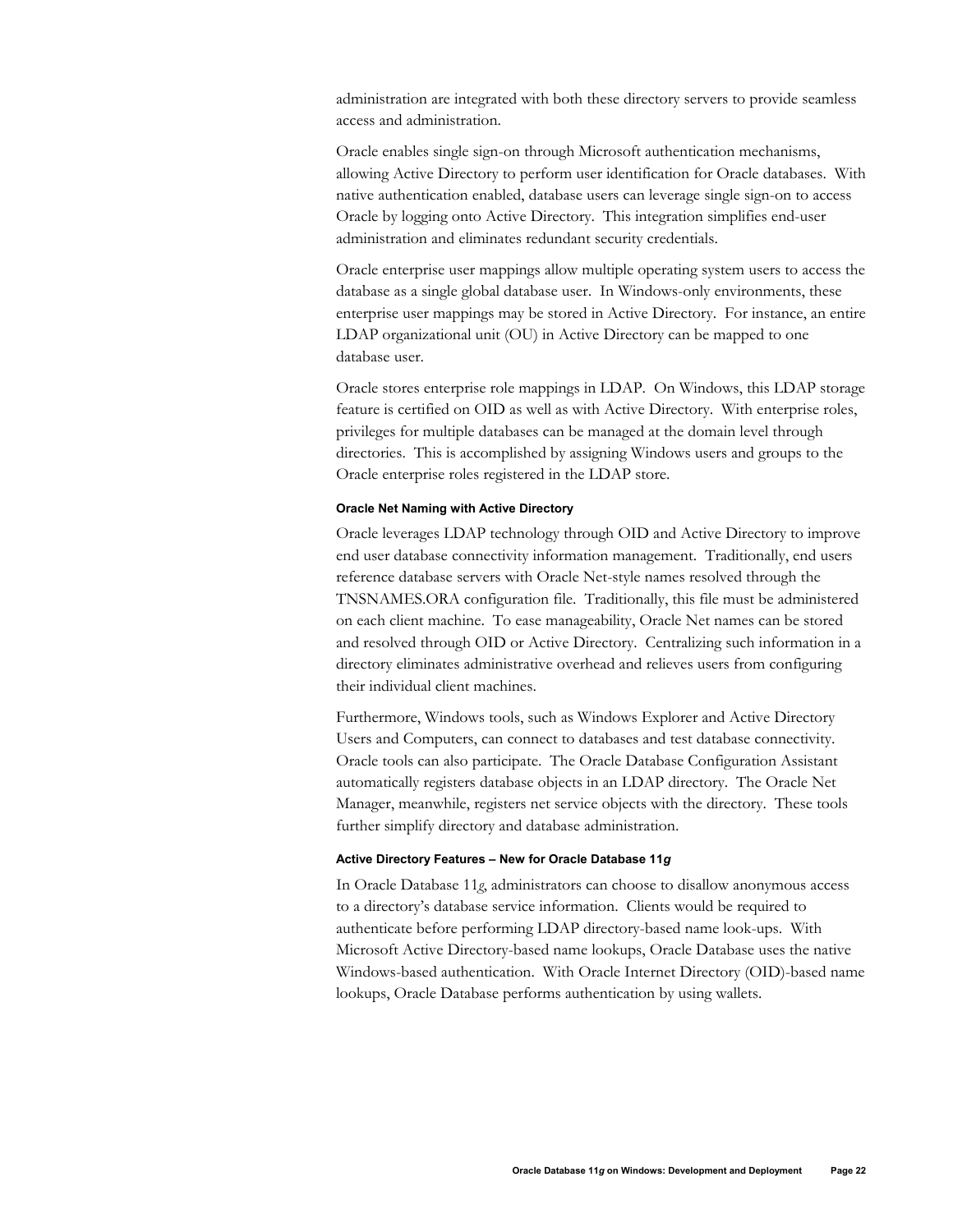# **Security**

**The Oracle database supports a number of Windows security mechanisms, including single sign-on, Windows Kerberos, and Windows SSL. The ability to store Oracle wallets in the Windows registry eliminates insecure operating system file storage. Oracle integrates with the Microsoft Certificate Store, allowing Oracle PKI and Windows PKI applications to operate together seamlessly. New Kerberos features in Oracle Database 11***g* **enhance security options and Windows interoperability.** 

Oracle Database 11*g* provides tight integration with the native Windows security model to better safeguard application security. In a client/server environment, there are three options for sites wishing to leverage Windows credentials or authentication services for signing on to the Oracle database:

- The Oracle database includes the Windows Native Authentication Adapter, which installs automatically with Oracle Net on the server and client. This adapter allows database users to have single sign-on capabilities by using Windows user credentials for database authentication. To use this feature, Windows users must be defined as external database users. These users can have external roles assigned to them in Microsoft Active Directory Services that will be respected by the database.
- Oracle Advanced Security, a database option, supports database authentication using Kerberos tickets issued by the Microsoft Key Distribution Center (MSKDC). This capability allows users who have been issued a valid Kerberos ticket in the Windows environment to signon to their database accounts without having to provide a username/password.
- The Oracle Advanced Security option also supports database authentication over SSL using an X.509v3 certificate. The Microsoft Certificate Store (MCS) may issue this certificate. To use this feature, the certificate must be contained in an Oracle Wallet configured on the client. The Oracle Wallet may be stored either in the user profile area of the Windows Registry or in an arbitrary file location on the client.

For web environments, integration with MCS is possible through Oracle Fusion Middleware (FMW). In addition to supporting password-based authentication mechanisms, Oracle FMW supports certificate-based authentication. This certificate can be generated by MCS. To use certificate-based authentication, a user certificate must be populated into the browser wallet and into the corresponding user entry in Oracle Internet Directory.

#### **Oracle Wallets in Windows Registry**

Oracle database wallets can be stored in the Windows registry, providing increased security on Windows clients. Without this feature, Oracle wallets are often stored on the Windows file system. If the operating system file permissions are not secured, the Oracle wallets are also not secured. Unsecured file permissions may come from improper administration or lack of operating system file security. On Windows systems, therefore, public key infrastructure (PKI) security is improved by storing Oracle wallets in the user profile area of the Windows registry. This registry area is accessible only to the properly logged-in user. Multiple Oracle wallets can be used and stored in the profile area.

Single sign-on for Oracle PKI applications is configurable through the Oracle Wallet Manager and Oracle Enterprise Login Assistant tools. The Wallet Manager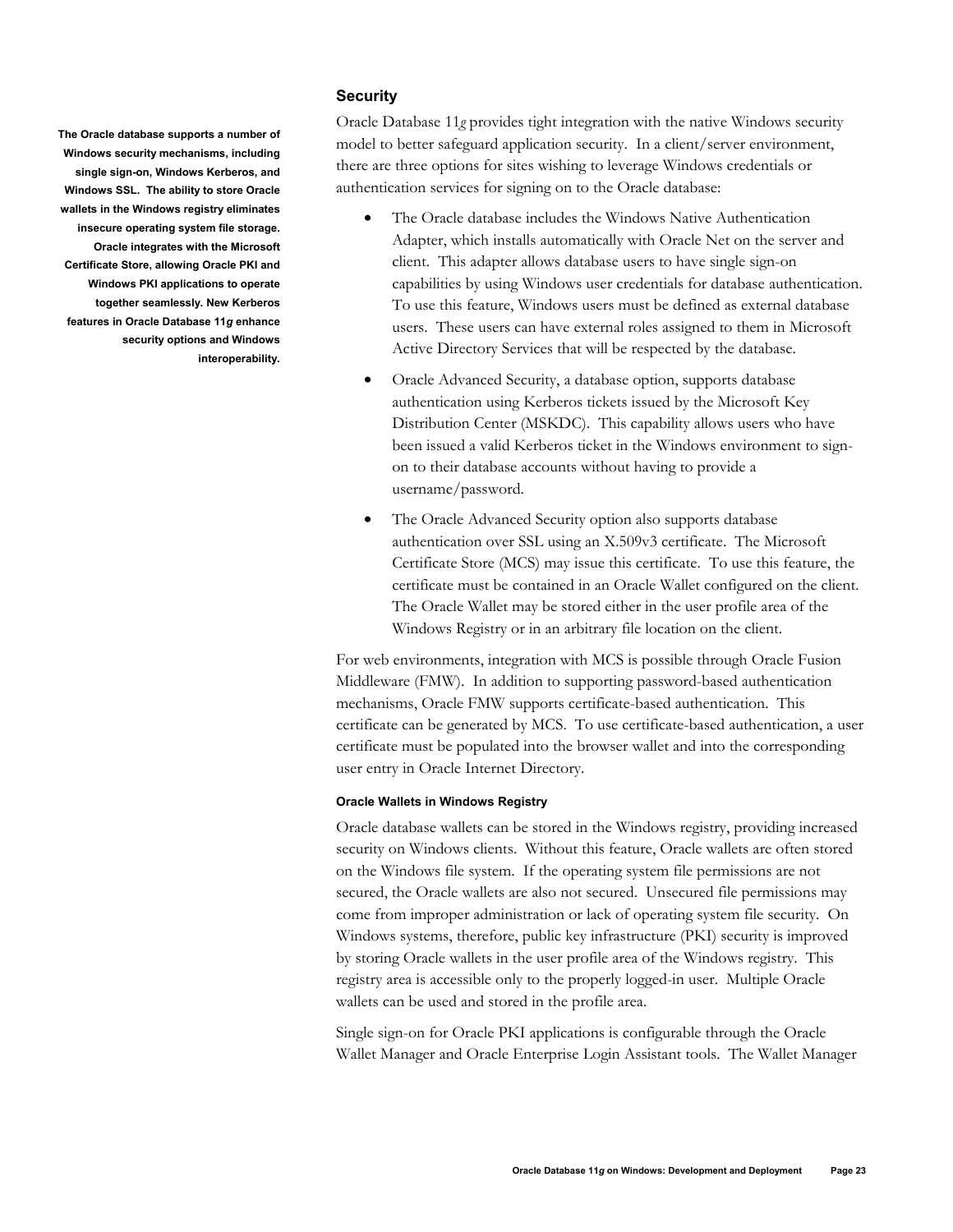creates encrypted Oracle wallets, while the Enterprise Login Assistant creates the decrypted wallet. The decrypted wallet is then used by Oracle PKI applications for SSL authentication. Both of these tools are enhanced to support the storage and location of Oracle wallets in the registry, as well as the default file system if required.

#### **Microsoft Certificate Store Integration**

Oracle's database integration with the Microsoft Certificate Store allows Oracle PKI applications to interoperate with products that use Windows PKI. When this feature is enabled, Oracle PKI security uses Microsoft CryptoAPIs to access the Microsoft Certificate Store. The CryptoAPIs are used for operations, such as signing, encryption, decryption, verification, and validation. The Wallet Resource Locator (WRL) determines the PKI type and provides all the necessary information to locate the wallet.

With this feature, Oracle and non-Oracle applications can leverage the same set of PKI credentials (e.g. certificates, keys, revocation lists, and trustpoints) for public key security services, such as authentication and encryption.

#### **Windows Security Features – New for Oracle Database 11***g*

The Oracle Database 11*g* Kerberos implementation now makes use of secure encryption algorithms like 3DES and AES in place of DES. This makes using Kerberos more secure. The Kerberos authentication mechanism in the Oracle database now supports the following encryption types:

- DES3-CBC-SHA (DES3 algorithm in CBC mode with HMAC-SHA1 as checksum)
- RC4-HMAC (RC4 algorithm with HMAC-MD5 as checksum)
- AES128-CTS (AES algorithm with 128-bit key in CTS mode with HMAC-SHA1 as checksum)
- AES256-CTS (AES algorithm with 256-bit key in CTS mode with HMAC-SHA1 as checksum)

The Kerberos implementation has been enhanced to interoperate more smoothly with the Microsoft Key Distribution Center. In addition, the Kerberos principal name can now contain more than 30 characters. The number of characters allowed in a database user name no longer restricts it. These improvements permit applications to be more easily secured with Oracle databases and Windows.

# **Backup and Recovery with Volume Shadow Copy Service – New for Oracle Database 11***g*

Volume Shadow Copy Service (VSS) on Windows server platforms enables volume backups to be performed while applications, such as Oracle, continue to write to the volumes. A shadow copy is a consistent snapshot of the data held on a volume or component at a well-defined point in time. A shadow copy set is a collection of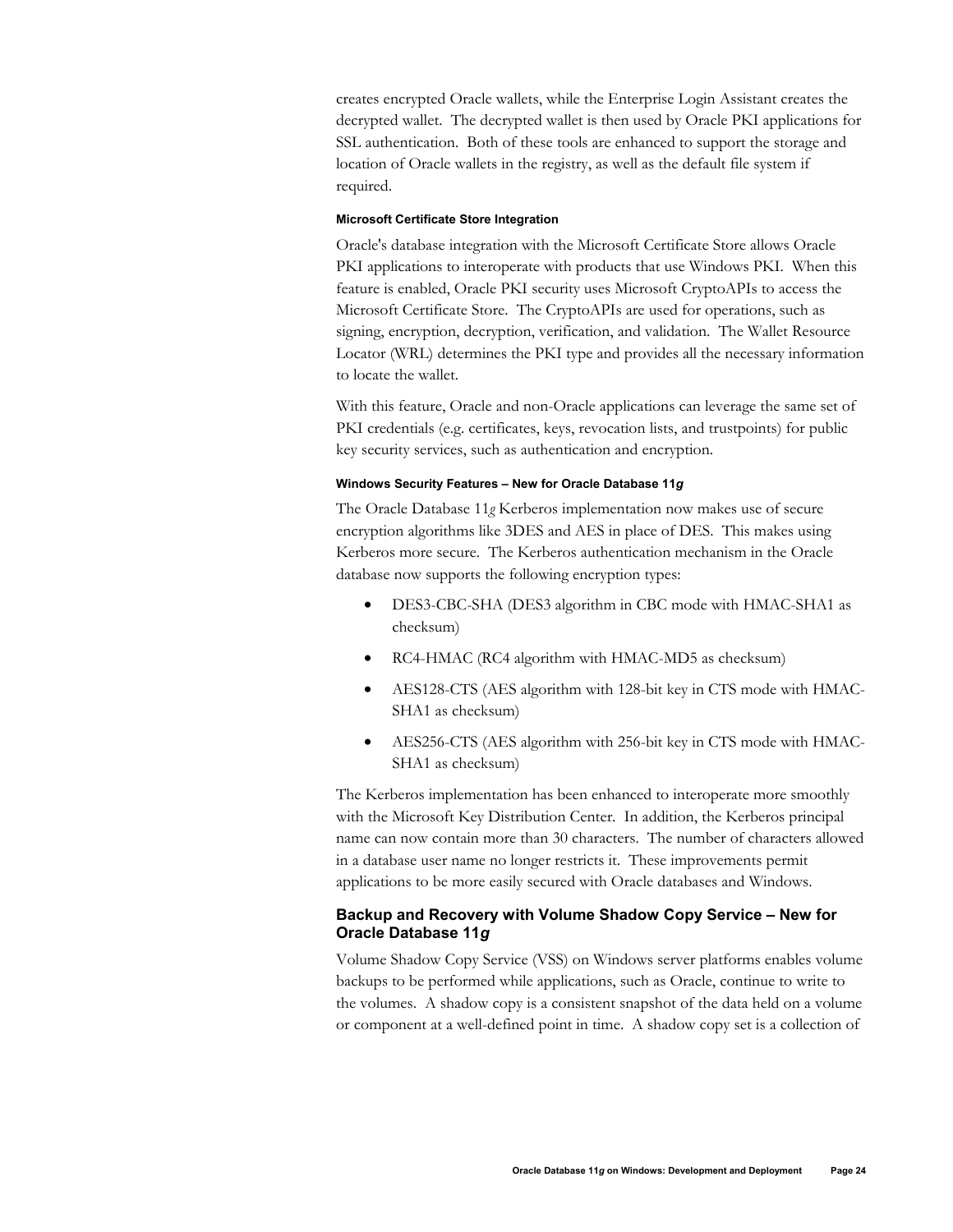shadow copies that are all taken at the same time. Oracle now integrates with VSS to enable back up and recovery of Oracle database files.

VSS includes a Windows-specific interface that enables coordination between requestors that back up data, writers that update data on disk, and providers that manage storage. New in Oracle Database 11*g*, Oracle Database functions as a VSS writer that is integrated with VSS-enabled applications. As a writer, the Oracle database can be backed up and restored with VSS-enabled software and storage systems. A key benefit is the ability to use a VSS-enabled application to make an online backup of the whole database.

The Oracle VSS writer is a Windows service that coordinates an Oracle database instance and other VSS components. The writer service, which is started under a user account with SYSDBA privileges, runs separately from the database instance.

The Oracle VSS writer supports component-based shadow copies, which are sets of database files. During a backup, the Oracle VSS writer saves the redo generated during snapshot creation in a metadata document. During a restore operation, the writer automatically extracts the redo from the metadata document and applies it to files restored from a snapshot.

The Oracle VSS writer also supports volume-based shadow copies, which are snapshots of complete drives or volumes. The Oracle database will place its files in a state suitable to create shadow copies. For example, the datafiles are placed in hot backup mode and a new snapshot control file is created for a database in ARCHIVELOG mode. Oracle VSS writer excludes files such as the current control file and online redo logs from the shadow copies. The writer returns an error if the snapshot cannot be taken. For example, if a NOARCHIVELOG database is open in read/write mode, then the writer returns an error indicating that the snapshot is not possible.

With Oracle, VSS-enabled applications can easily work with the Oracle database to back up and recover snapshots.

#### **High Availability with Oracle Fail Safe**

Oracle Fail Safe is a core feature of Oracle Database 11*g* that provides highavailability for mission-critical solutions deployed on Windows clusters. A cluster eliminates individual host systems as points of failure. Oracle Fail Safe works with Microsoft Cluster Service (MSCS) to ensure that if a failure occurs on one cluster node, then the Oracle databases and applications running on that node will fail over (move) automatically and quickly to a surviving node. Unlike RAC, Oracle Fail Safe is an active-passive cluster, whereby the standby machine does not take over the workload until the active node fails.

Oracle Fail Safe is optimized for Windows customers with database and application workloads that can be handled by a single system. Oracle Fail Safe solutions can be deployed on all commodity Windows clusters. It supports up to eight-node

**Through integration with the Microsoft Cluster Service, Oracle Fail Safe ensures Oracle software remains highly available on Windows. Fail Safe supports the Oracle database, application server, and E-Business Suite,**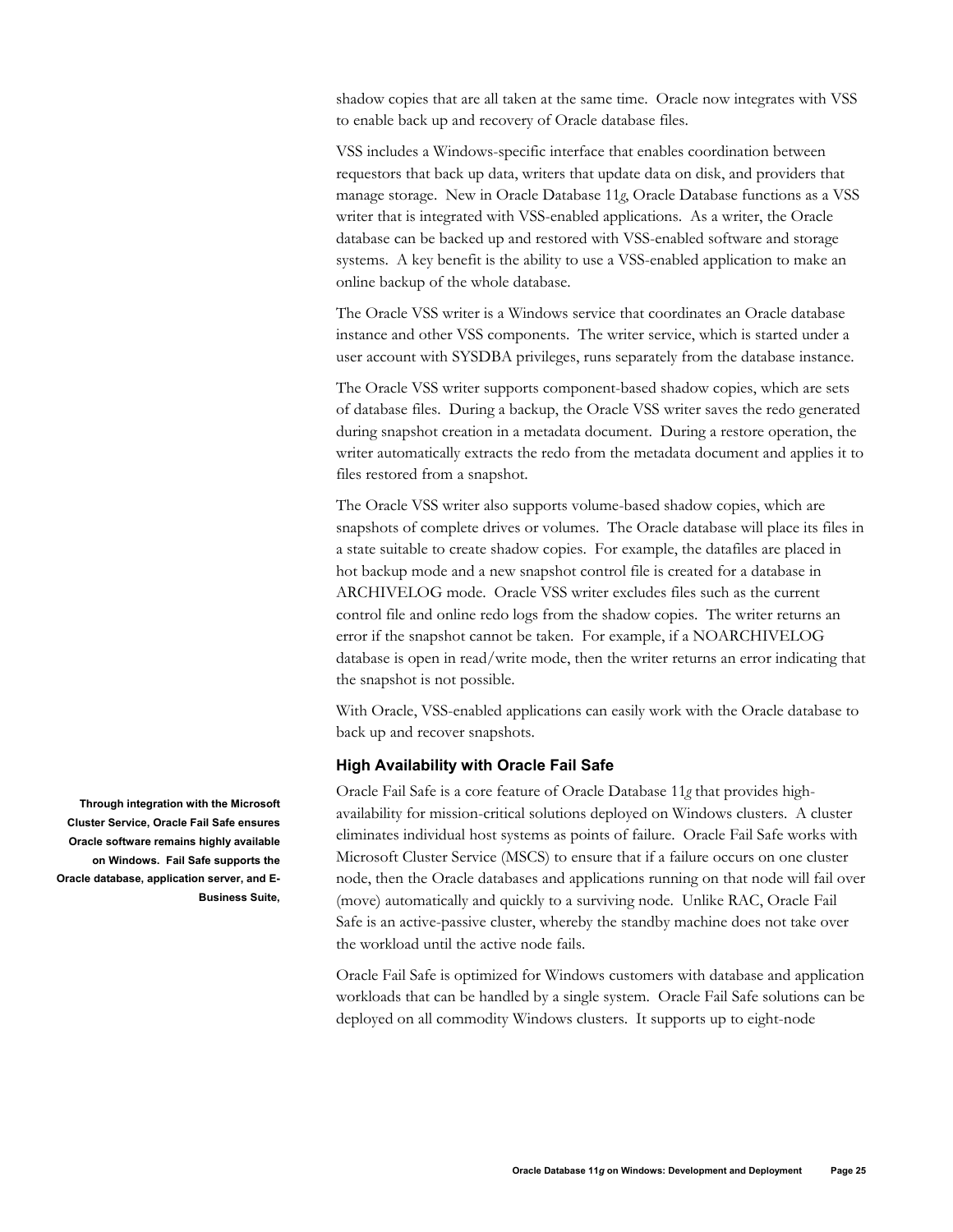clusters on Windows Server 2003 Datacenter, the maximum node configuration available on Windows today. Supported products include:

- Oracle databases (Oracle 11*g*, Oracle10g, Oracle9*i*)
- Oracle Applications release 11*i*
- Oracle *i*AS, with the exception of cache products, including
	- Oracle Forms Server
	- Oracle Reports Server
	- Oracle HTTP Server
- Oracle Services for Microsoft Transaction Server
- Oracle Intelligent Agent
- Applications installed as Windows services

SAP, Baan, PeopleSoft, Lawson, J.D. Edwards, and other applications vendors also have validated their software solutions with Oracle Fail Safe.

Oracle Fail Safe includes two main components, a server and a manager. The server component, Oracle Services for MSCS, works with the cluster software to ensure fast automatic fail over during planned and unplanned outages. The manager, Oracle Fail Safe Manager, is an easy-to-use graphical interface that works with Oracle Fail Safe Server on one or more clusters to perform configuration, management, verification, and static load balancing. Together, these components provide a rich set of features and integrated troubleshooting tools that enable rapid deployment of highly available databases and applications—complete e-business solutions.

### **Logical/Physical Standby and Multi-cluster Manageability**

With Logical/Physical Standby integration, the Oracle Fail Safe database can be run on a primary site and any remote standby sites. Fail Safe will monitor the database, bring it online, and take it offline. This allows customers to have single instance fail over within a cluster with minimal downtime, along with added benefits of maintaining standby sites. Oracle Fail Safe is commonly used for planned failovers, such as software and hardware upgrades common to Windows environments. With Logical/Physical Standby, Fail Safe now provides true disaster protection offered by standby. Together, the two products complement each other to provide higher availability and disaster protection than with either product alone.

For customers with multiple cluster deployments, Oracle Fail Safe Manager permits the administration of more than one cluster, allowing the user to manage all clusters from the same window, rather than from a separate window for each cluster. Administrators, for example, will be able to modify the database account credentials for databases across all their Fail Safe clusters all at once using a single wizard. Administrators will be able to avoid the tedious nature of comparing policies or modifying cluster display or alert preferences individually.

**Oracle Fail Safe supports disaster protection by enabling Logical/Physical Standby support. For improved manageability, multiple clusters can be managed from the same console.**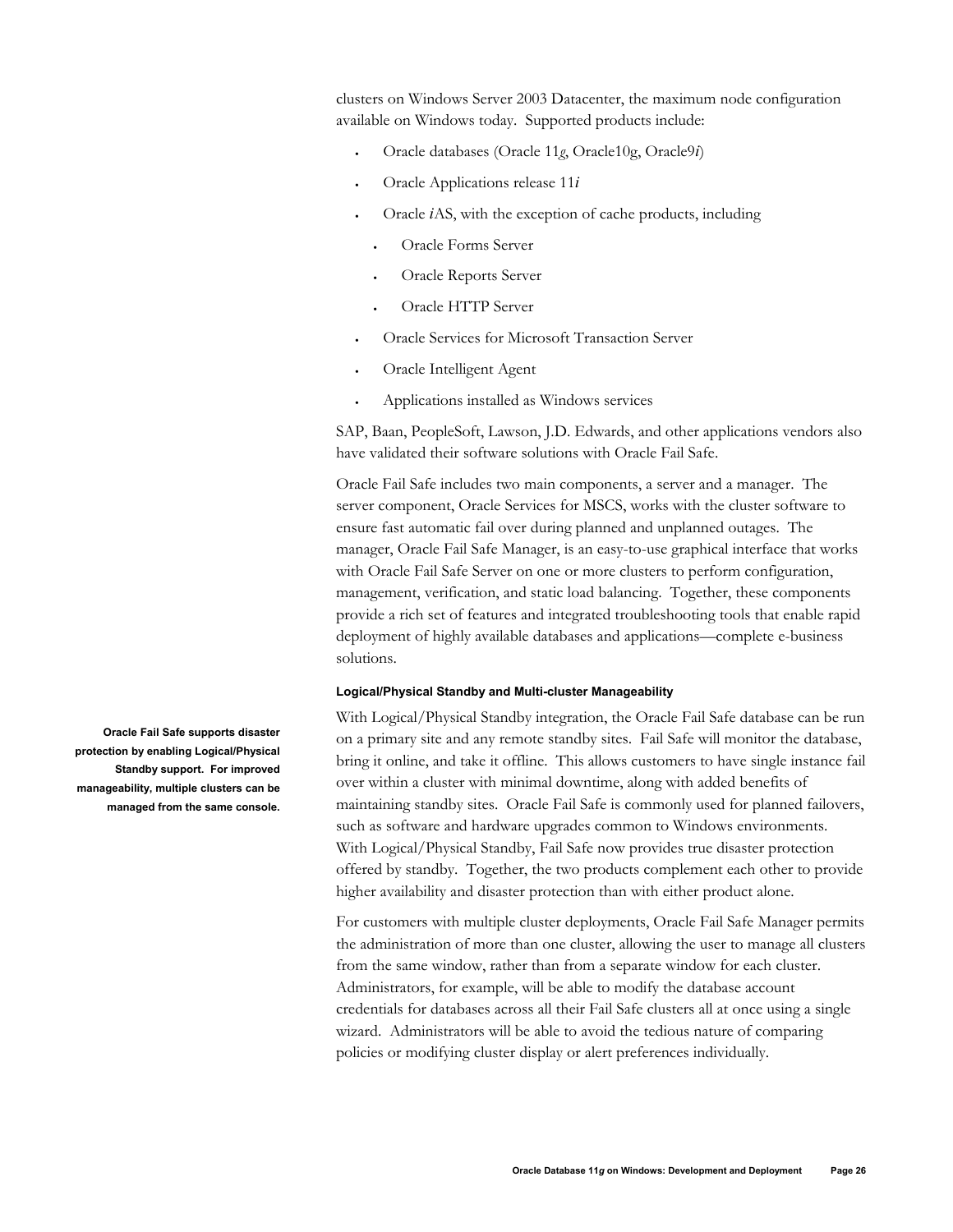# **CONCLUSION**

As technology in Windows application development and deployment has evolved, so has Oracle. Oracle Database 11*g* offers unprecedented flexibility for customers to choose the .NET application tools and architecture that fit their requirements without sacrificing performance, scalability, ease of use, and security. Oracle's commitment to the Windows developers includes integration with ADO.NET and Visual Studio. For Windows administrators, Oracle has closely integrated with many operating services, such as Active Directory, Internet Information Services (IIS), Windows security, and Microsoft Cluster Services. By designing Oracle Database 11*g* with Windows in mind, customer software applications can achieve seamless interoperability between the operating system and the database.

For more information about Oracle on Windows and .NET, visit

OTN Windows Technology Center: http://otn.oracle.com/windows

OTN .NET Developer Center: http://otn.oracle.com/dotnet

Oracle on Windows: http://www.oracle.com/windows